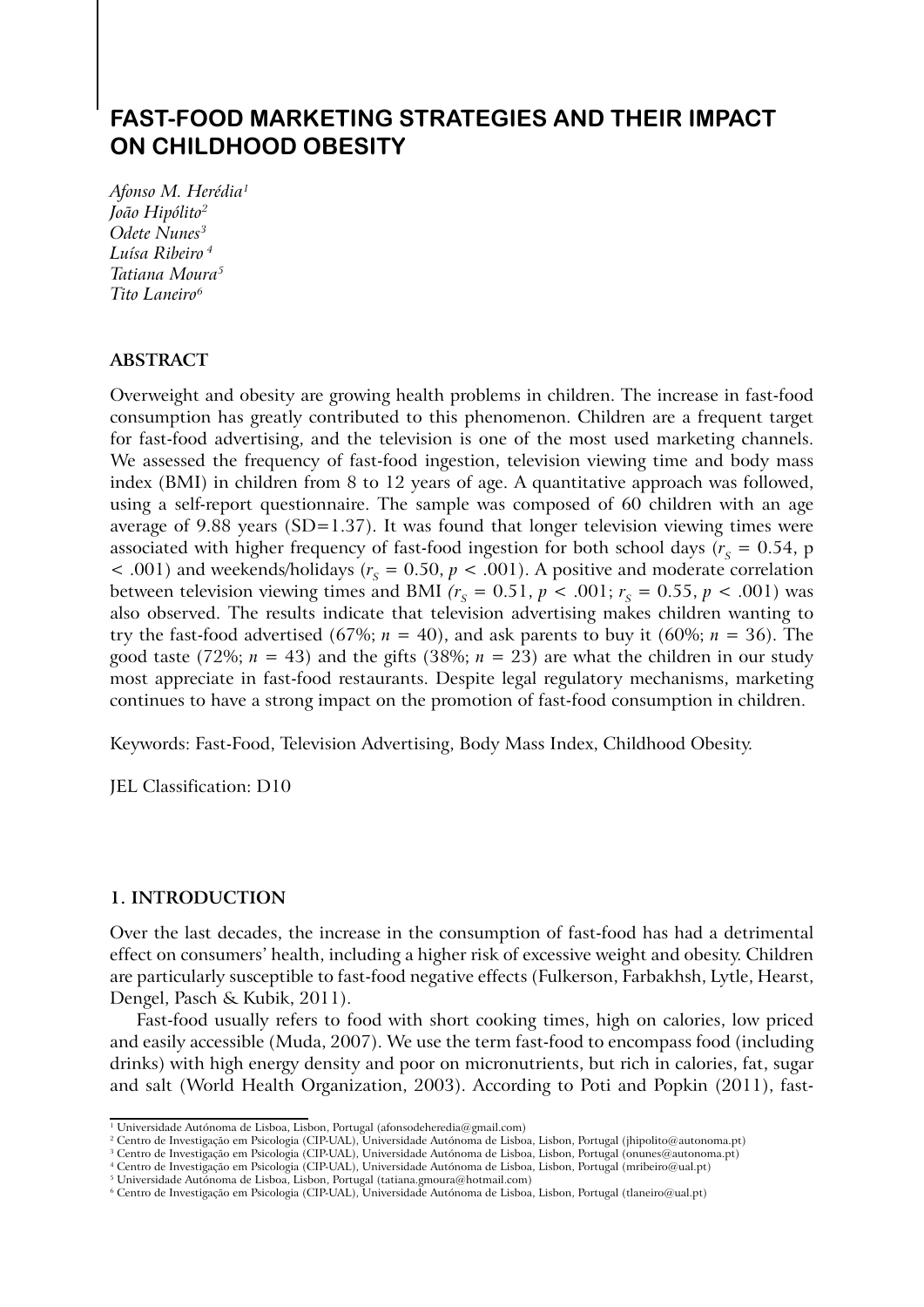food is one of the main sources of calories for individuals between the ages of two and eighteen, and in the USA its consumption has been increasing since the 70s. In Portugal, more than half of pre-school children (52%) consume soft drinks daily, over half (65%) eat sweets at least once a day and most (73%) consume savoury snacks (pizza, hamburger, chips and others) one to four times a week (DGS, 2016).

The fast-food industry invests heavily in commercials, gifts and other marketing strategies to generate consumer patterns and long-term fidelity (Evans, 2008). Children and adolescents are important groups for this industry, for they can directly buy the products, manipulate and influence their family into buying them, and will be future consumers (Boulos, Vikre, Oppenheimer, Chang & Kanarek, 2012). Due to its hypercaloric composition, children who regularly consume this type of food have higher risk of obesity and related health issues. This phenomenon is a public health problem increasingly present in modern society, sometimes of alarming or even epidemic proportions (Cattaneo, Monasta, Stamatakis, Lioret, Castetbon, Frenken, Manios, Moschonis, Savva, Zaborskis, Rito, Nanu, Vignerová, Caroli, Ludvigsson, Koch, Serra-Majem, Szponar, van Lenthe & Brug, 2010). Also in Portugal, inadequate eating habits constitute the first risk factor in the reduction of healthy life years (19%), followed by arterial hypertension (17%) and high body mass index (13%) (DGS, 2016). A high percentage of children between seven and nine ingest values of saturated fat (81.4%), sugar (97.3%) and cholesterol (53%) above those recommended by the World Health Organization (WHO) (Valente, Padez, Mourão, Rosado & Moreira, 2010).

The fast-food high consumption rate in younger population layers and the ensuing health problems render pertinence to the study of fast-food marketing targeting children and teenagers. This study focuses on the association between marketing, in TV ads, with excess weight and obesity. The authors conducted a research on television viewing time, fast-food consumption frequency and body mass index, with a sample of 60 children between 8 and 12 years of age.

### **2. Fast-Food Chains Marketing Strategies**

Advertising strategies aims to create a meaning for actions and enhance communication power (Pérez, 2012). Food marketing is strongly directed to younger groups, especially towards children, including pre-school children, with the intent of creating not only brand recognition but also preference and loyalty. A specific product can be asked for by a child as young as 2 years old, and 76% of the times it will be requested inside a supermarket. In most of those times, it will be about a food product, frequently required by its brand (McNeal, 1999). Therefore, marketeers aim to foster brand preference, which precedes buying, and tends to be long-lasting, shaping future consumer habits (Moore, Wilkie & Lutz, 2002; Boulos, Vikre, Oppenheimer, Chang & Kanarek, 2012). Babies as young as six months are already able to form mental images of logos and mascots, recognizing them by their characteristic shape and form. At two years of age, children are able to ask their parents for objects associated with those images (Nadeau, 2011).

Marketing specialists, when creating their strategy, are aware that young children, as young as 24 months of age, do influence their families' consumer habits. This influence is exerted from a persuasive and insisting behaviour towards their parents. This phenomenon, known as the nag factor or pester power, consists of a constant request for the appealing and familiar products, created by marketing, without concern for the family financial capacity (McNeal, 1999; Boulos *et al.*, 2012; Anitha & Bijuna, 2016).

Fast-food chains use several marketing channels, like TV advertising, marketing in schools, marketing through the Internet, sponsoring, and placing products and promotions.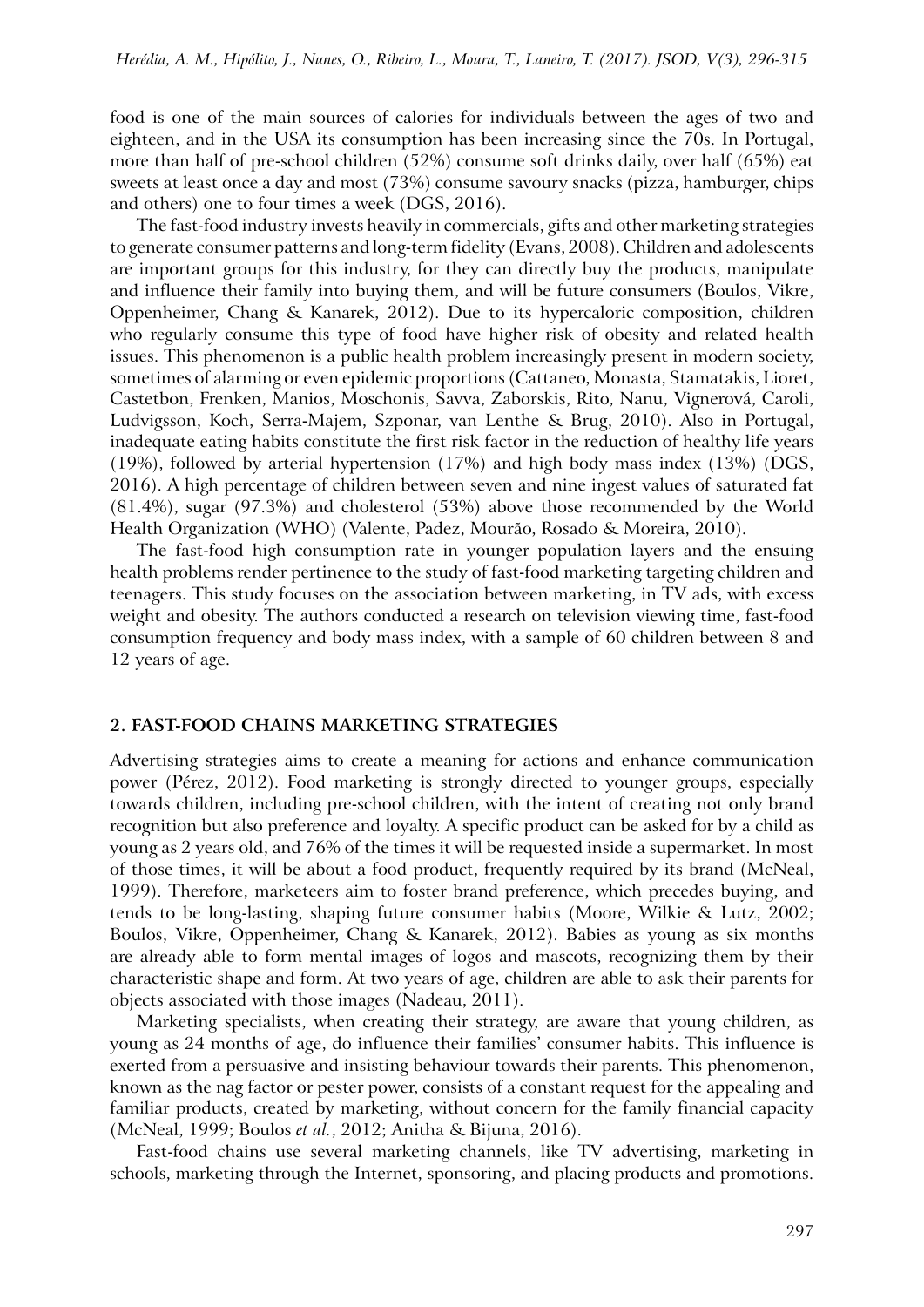Of these six techniques, the most frequently used is TV advertising, which is also the more regulated (Hawkes, 2004).

### **2.1 TV advertising**

The main food marketing vehicle to reach children is television. Fast-food companies spend the majority of their budget for publicity on it (Gallo, 1999; Boulos *et al.*, 2012). Children start to watch TV quite early, and do it for several hours each time. In Portugal, the reported average is 2.7 daily hours for eleven years old (Klepp, Wind, Bourdeaudhuij, Rodrigo, Due, Bjelland & Brug, 2007), increasing to four to six hours in children between seven and nine years old (Carvalhal, Padez, Moreira & Rosado, 2006). Between 2007 and 2008, a study from the Portuguese Regulatory Entity for Social Communication (Entidade Reguladora para a Comunicação Social, 2009) estimated that children between 4 and 14 years old watch TV shows (addressed to their age group or otherwise) an average of 2 hours and 51 minutes per day. The same study also reports that viewing time is inversely proportional to social class. The difference between opposite classes is about 90 minutes. Viewing time is also higher for girls, around 40 minutes longer than for boys (Entidade Reguladora para a Comunicação Social, 2009). In 2010, the average viewing time in this age group (4-14) was about three hours per day, even on weekends (Pereira, 2011). In the USA, food products are among the most frequently advertised in children's television channels. It is estimated that children between 2 and 7 years of age watch an average of 12 food products' advertisements a day, which represents more than 4400 commercials of that type of product every year (Walter, Schwartz, Angelini & Rideout, 2007). Television advertising of food products directed towards children and teenagers have some appealing characteristics, such as pleasant flavour (in 34% of the commercials), fun (18%), prizes or contests (16%), and innovative or special products (10%). Other strategies include promoting a website, referencing an active life style, claiming health benefits, and using a TV or children's movie character (Paiva, Sousa & Mendes, 2014; Walter, Schwartz, Angelini & Rideout, 2007).

In Portugal, as in other European countries, hypercaloric food advertisements, unlike healthier foods, are the most viewed commercials by children, appearing mostly during children's programmes (DECO, 2005, cited by Rodrigues, Carmo, Breda & Rito, 2011).

### **2.2 Other marketing channels**

Marketing in schools is an ever increasing reality. One of the reasons is the fact that on a single location there is an agglomeration of the desired marketing targets (Nadeau, 2011), in a repetitive and daily environment, allowing messages to be transmitted without much competition. The advertising campaigns are not just of the direct type (hallway posters, free food tasting, etc.) but also involve indirect advertising (for example, including sponsors' logos in school materials) (Union des consommateurs, 2006).

Internet marketing is playing an ever increasing role among children and adolescents. In fact, within a business context, the Internet has become a main marketing channel (Cardoso & Cardoso, 2012). In Europe, and according to a study carried out in several European countries, including Portugal, young people use the Internet a lot and increasingly from an early age. In addition, 77% of young Europeans aged 15 to 16 claim to use the Internet on a daily basis (European Union, 2010). The number of hours that young people spend on the Internet also seems to be increasing (Kaiser Family Foundation, 2002; Rideout, Foehr & Roberts, 2010). In the advertising that fast-food companies conduct through this platform, interactive tools that are appealing to children and adolescents are often used, such as games, puzzles, contests, downloading of recipes and wallpapers for computers, music clips and the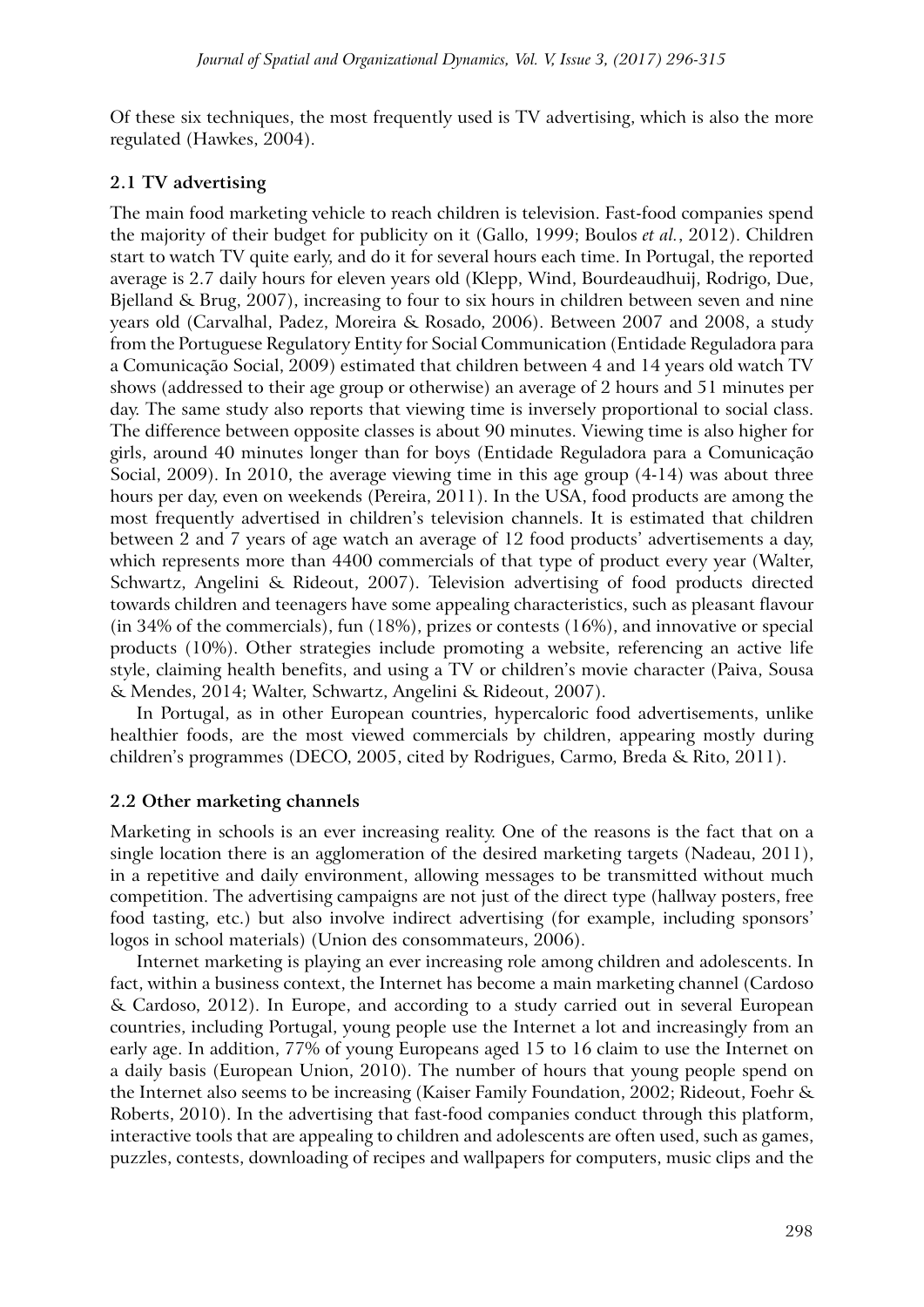sending of newsletters. Companies often advertise their websites on the packaging of the food products they market (Montgomery, 2001).

Sponsorship is another channel used. Fast-food chains usually sponsor activities such as sporting events, television programmes and music shows (World Health Organization, 2013b). Product placement is also used by fast-food chains. This technique typically involves displaying the brands on films, TV shows, video clips, video games, etc., through financial support (Hawkes, 2004). This placement is done, for example, through the inclusion of products as an integral part of the background or setting or of the script itself, making the plot more realistic as it gets closer to an everyday image (Nadeau, 2011).

Promotions are another marketing tool, and aim to encourage the purchase of products directly at the points of sale. The most frequently used promotions by fast-food chains include giving prizes, sweepstakes or discounts on products (Union des consommateurs, 2006; Boulos *et al.*, 2012).

#### **3. Children's Understanding of Marketing**

Children, especially up to 8 years of age, have not yet attained a sufficient level of cognitive and psychological development to become aware of the nature and intentions of marketing and advertising and are, therefore, defenceless regarding them (Committee on Communications, American Academy of Pediatrics, 2006; Swinburn, Sacks, Lobstein, Rigby, Baur, Brownell, Gill, Seidell & Kumanyika, 2008).

Thus, some authors have drawn attention to children's fragility in the face of marketing and advertising, as they often still cannot distinguish, for example, television advertising from the programming itself (World Health Organization, 2013a). It is estimated that children begin to make this distinction between the ages of 4 and 7 years, becoming aware of the intention of persuasion at 8 years. However, it is only around the age of 11 or 12 that they can formulate critical thinking about advertising itself (Livingstone & Helsper, 2004; Andronikidis & Lambrianidou, 2010, cit. por Iglesias, Calda & Lemos, 2013).

#### **4. Marketing Regulation Aimed at Children**

Of all marketing channels, the one that is, globally, best regulated is television. According to a study published by the WHO (Hawkes, 2007), 85% of the 73 countries surveyed had regulations regarding television advertising aimed at children. It was also found that, in 44% of these countries, the regulations covered specifics, such as limiting the time and content for advertisements directed directly to the child population.

In Portugal, the Law on Television and Audiovisual Services stipulates that children's programmes may only be interrupted by advertisements once every half hour, if the programmes are over thirty minutes long (Alves, 2011). In turn, the Advertising Code makes it clear through Articles 13 and 14 that child advertising must be alert with regard to the psychological fragility of minors, which requires caution as to their content, thus avoiding the encouragement of behaviour that is detrimental to consumer health and safety and especially to children (*Diário da República* – Government's Official Gazette, 1990).

### **5. The Influence of Marketing on Children's Behaviour**

Several studies carried out since 1970 have focused on the role that television can play on childhood obesity. These studies led to the conclusion that children who were most exposed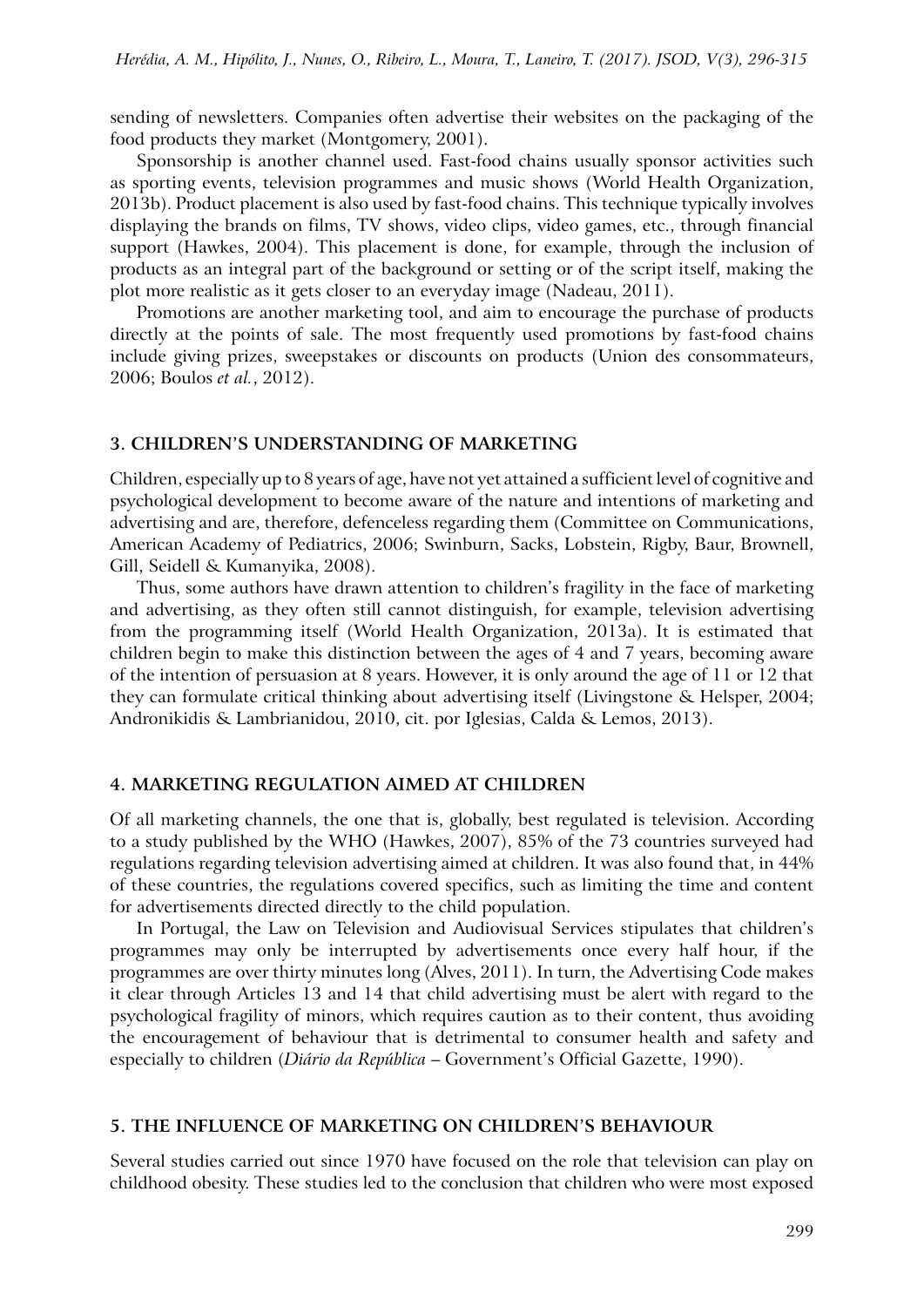to TV commercials were more likely to prefer food advertised in them. An association between the number of hours of television viewing and the number of requests that children make to their parents to buy specific products from certain brands has also been shown. It was also found that the number of hours children watch television is associated with a higher consumption of high energy density foods rich in calories, fat, sugar and salt. Likewise, the relationship between the number of hours of television viewing and the prevalence and incidence of obesity has also been demonstrated (Coon & Tucker, 2002; Boulos *et al.*, 2012; Bingham, Varela-Silva, Ferrão, Gama, Mourão, Nogueira, Marques & Padez, 2013).

Children between the ages of 2 and 11 are the most vulnerable to the effects of advertising on food consumption (Rodrigues *et al.*, 2011). Given that most advertised foods are unhealthy, the WHO considers television advertising to be an important element in weight gain and childhood obesity (World Health Organization, 2013b).

### **6. The Impact of Fast Food on Childhood Obesity**

Obesity and overweight are defined by the relationship between weight and height of the individual, i.e. body mass index (BMI). This refers to the quotient between the weight in kilograms and the square of the height in metres.

The criteria for defining overweight and childhood obesity situations vary somewhat depending on the entity that defines them (table 1). The three entities most used to define these situations are the Centers for Disease Control and Prevention (CDC), the International Obesity Task Force (IOTF) and the WHO.

| Reference   | Definition                                                                                                                                 | Index used           | Cut-off point                                                                                          |
|-------------|--------------------------------------------------------------------------------------------------------------------------------------------|----------------------|--------------------------------------------------------------------------------------------------------|
| CDC.        | BMI percentile for age.                                                                                                                    | IMC.                 | Overweight = percentile > $85$ e < 95;<br>Obesity = percentile $\geq 95$                               |
| <b>IOTF</b> | Cut-off points defined through<br>interception with BMI points for<br>overweight and obesity classification<br>in adults.                  | IMC.                 | Overweight regarding the BMI $>25$ and<br>$<$ 30 in adults:<br>Obesity regarding the BMI≥30 in adults. |
| <b>WHO</b>  | Distribution of the height to weight<br>z-score, i.e. the relationship between<br>the weight found and the ideal<br>weight for the height. | Weight<br>and height | Overweight = score $z > 1$ and <2;<br>Obesity = score $z \ge 2$                                        |

**Table 1. Definitions of overweight and obesity. Adapted from Antunes & Moreira, 2011**

Source: Antunes and Moreira, 2011

All definitions have in common the use of weight and height, and the definition most frequently used in studies is that proposed by the CDC. For the CDC, children whose BMI is above the 95th percentile for age and gender are considered obese. Children with a BMI between the 85th and 95th percentile are considered to be overweight (Antunes & Moreira, 2011), between the 5th and 85th percentile are considered normoponderal and below the 5th percentile are considered to be underweight (Centers For Disease Control and Prevention, n.d.).

In Portugal, a number of studies were carried out to show that, between 2 and 10 years of age, the prevalence of overweight varies between 9.1% and 27.4% in the male gender and between 13.4% and 26.5% in the female gender, with obesity being between 5.9% and 19.8% for males and between 6.1% and 21.3% for females. These values were calculated according to the CDC criteria. For adolescents between 10 and 19 years of age, and also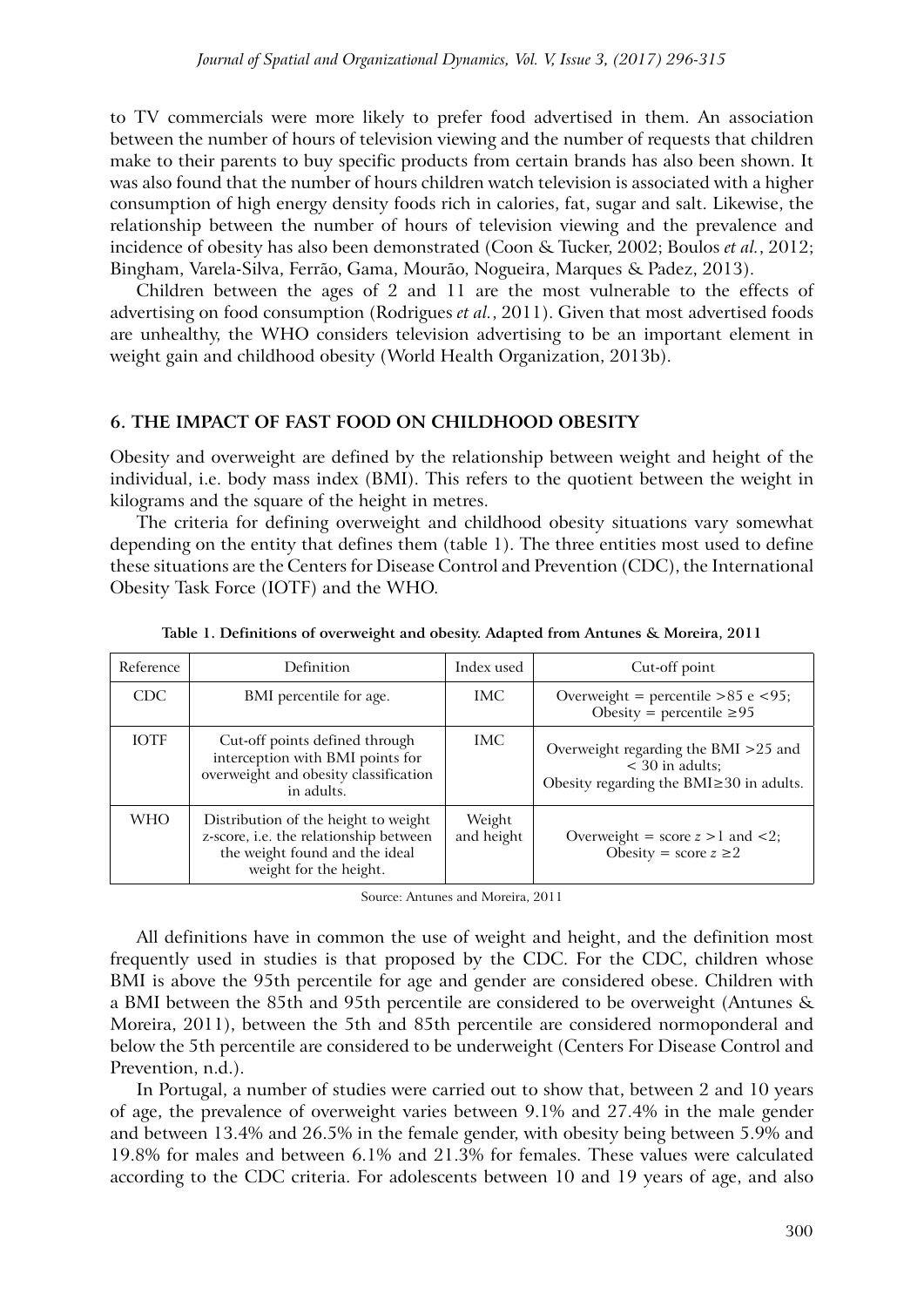according to the criteria of the CDC, the prevalence of overweight is 8.3% for males and 18.9% for females. In this age group, obesity is between 15% and 12.2%, for the male and female genders, respectively (Antunes & Moreira, 2011). According to Antunes and Moreira (2011: 283), the results described above "show the existence of high levels of overweight and obesity, confirming these states as a serious public health problem in Portuguese children and adolescents, making it necessary to repress this epidemic and reverse the situation as soon as possible". Using IOTF criteria, Bingham, Varela-Silva, Ferrão, Gama, Mourão, Nogueira, Marques & Padez, (2013) have verified that between 3 and 10, the overweight prevalence is 19.7% and obesity, 8.2%, and higher in females.

Frequent fast-food consumption is a worrying health risk issue, since most of these foods have high levels of saturated fats, carbohydrates and sodium, all of which are associated with obesity and problems such as hypertension, cardiovascular diseases, type 2 diabetes (World Health Organization, 2007), and even the risk of depression (Sánchez-Villegas, Toledo, de Irala, Ruiz-Canela, Pla-Vidal & Martínez-González, 2012; Frontini, Gouveia, Moreira & Canavarro, 2016). Obese children are also more at risk to be subject to negative stereotyping, becoming victims of bullying, developing negative emotions and unhealthy behaviors (Farhat *et al.*, cited by Bingham *et al.*, 2013). Obese children report worse quality of life and higher levels of psychological problems than normoponderal children (Frontini, Gouveia, Moreira & Canavarro, 2016). Quality of life is multidimentional, and includes selfesteem, emotional and psychological stability, and subjective well-being, which in turn are influenced by others' and self perception (Malveiro & Jesus, 2015).

Given that currently overweight and childhood obesity have a significant prevalence, it is pertinent to study the factors that may influence it, such as fast food consumption. As television advertising is one of the marketing strategies most used by fast-food companies to increase the consumption of this type of food by children, it is relevant to investigate its influence on children's eating behaviour. This increase in consumption may have an impact on the prevalence of overweight and childhood obesity. These questions formed the basis of the research model used in this study (Figure 1). The 8 to 12 years old age group was chosen because at these ages children are still quite vulnerable to the influence of advertising and can already express themselves well enough to be able to respond individually to a simple questionnaire.





Source: Own Elaboration

This research aimed to ascertain whether fast-food choices in children aged 8 to 12 years are influenced by television advertising and to what extent it can have repercussions on their BMI. It also had specific objectives: to identify some of the factors that can induce children to eat fast-food (taste of food, fun, gifts, speed of service, low cost); to ascertain whether television advertising has a positive influence on children's willingness to try out fast-food food they see being advertised, and to ask parents to buy them; to determine children's perception of the need to use an insistent behaviour (nag factor); to examine the prevalence of overweight and obesity in the sample studied; to verify whether television viewing time is related to how often children consume fast-food; to examine the relationship between body mass index, television exposure time and frequency of fast-food consumption; to find out if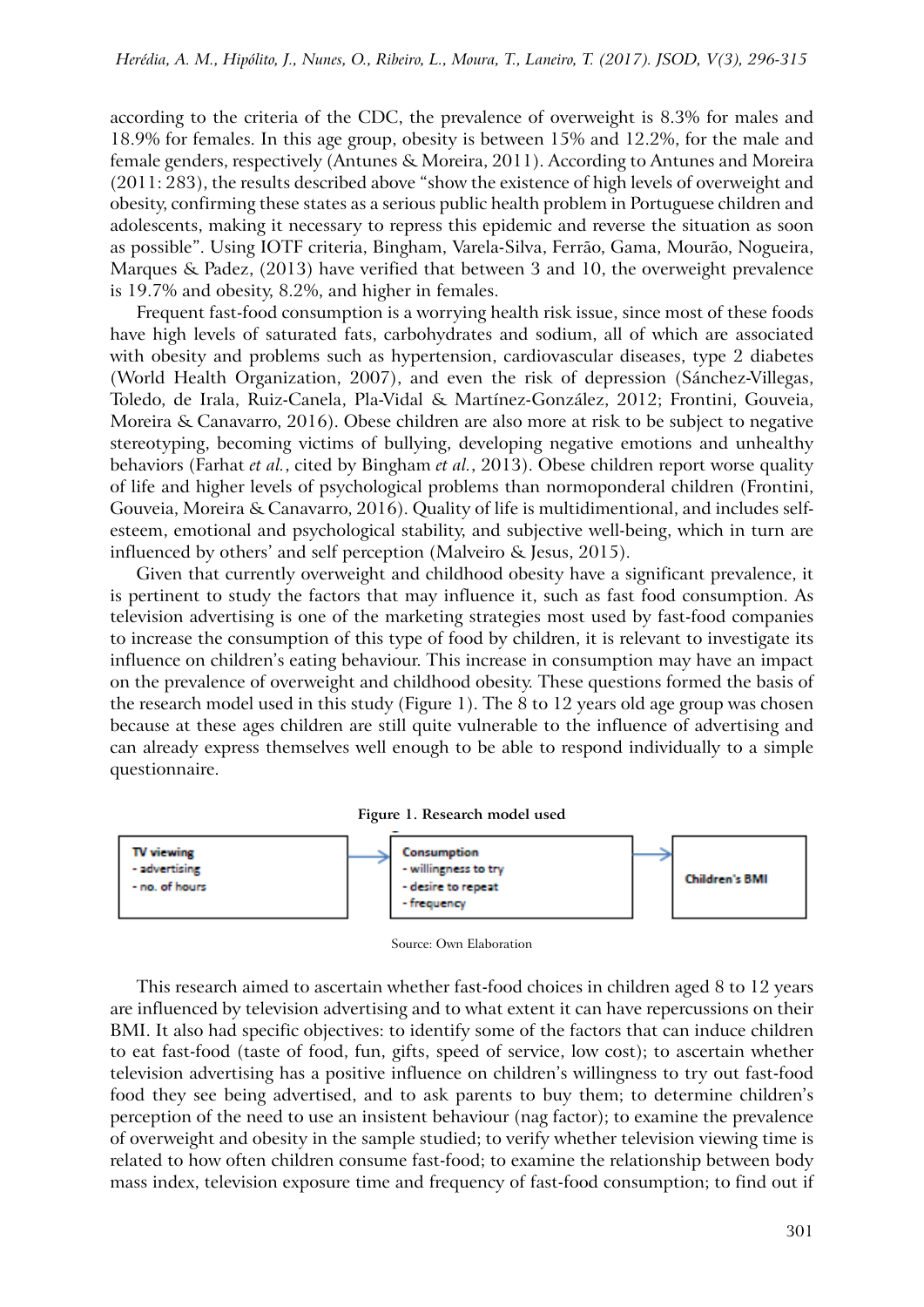there is an association between gender and the children's will to try out fast-food foods they see in adverts, and to ask parents to buy them; to discover if there is an association between gender and the level of insistence with which children ask their parents to buy fast-food; to investigate whether there are statistically significant differences in the frequency of fast-food consumption between the two genders; to check whether the urges to try and ask parents for certain fast-food items, which is caused by advertising, influence the BMI.

# **7. Methodology**

The literature review allowed us to verify that television advertising is the main marketing channel for fast-food aimed at children, so the methodology used was focused on the evaluation of the impact of this type of advertising on children. A quantitative approach was used through the survey method using a questionnaire.

# **7.1 Participants**

The research used a convenience sample composed of 60 children (32 males, constituting 53.3%, and 28 females, corresponding to 46.7%), aged 8 to 12 years ( $M = 9.88$ , SD = 1.37), users of two paediatrics clinics located in Lisbon, regardless of the reason why they went to the paediatrician. The data were collected in person, as it was a convenience sample.

# **7.2 Instrument**

The research instrument used was a questionnaire composed of 9 questions (Annex A), in view of the proposed objectives. An exhaustive search of questionnaires on this topic validated for the Portuguese population was made, including direct contact with two national researchers with papers published in this area, but no questionnaires with these characteristics were found or recommended. Thus, it was decided to make an instrument that resulted from the fusion of questions from several Portuguese and foreign questionnaires on this subject (De Klerk, 2008; Rodrigues, 2010; Alves, 2011), selecting from each of them the questions that best met our objectives. In some cases, it was necessary to make changes to the questions in the original questionnaires. The questionnaire used closed-ended questions, with the exception of questions related to weight and height. The statistical treatment of the data was conducted using the IBM SPSS Statistics® software, version 20.0.

## **7.3 Procedure**

We contacted the persons in charge of several medical practices to obtain authorization to conduct the study. After permission was granted, one of the authors went to the waiting rooms of the clinics and spoke individually with the parents of the patients present, explaining the scope and purpose of the study and proposing the individual and voluntary completion of the questionnaire, with guaranteed confidentiality and anonymity. In all cases, the questionnaires were completed by the participants themselves, sometimes with the help of their parents regarding their current weight and height.

Then, the data were processed statistically with the software previously indicated, in accordance with the proposed objectives. The percentile corresponding to the BMI of the participants, for age and gender, was checked using the tables published by the Directorate-General for Health (2005) (Annexes B and C). Based on the percentiles obtained, the BMI was classified according to the CDC classification: low weight, normoponderal, overweight and obesity.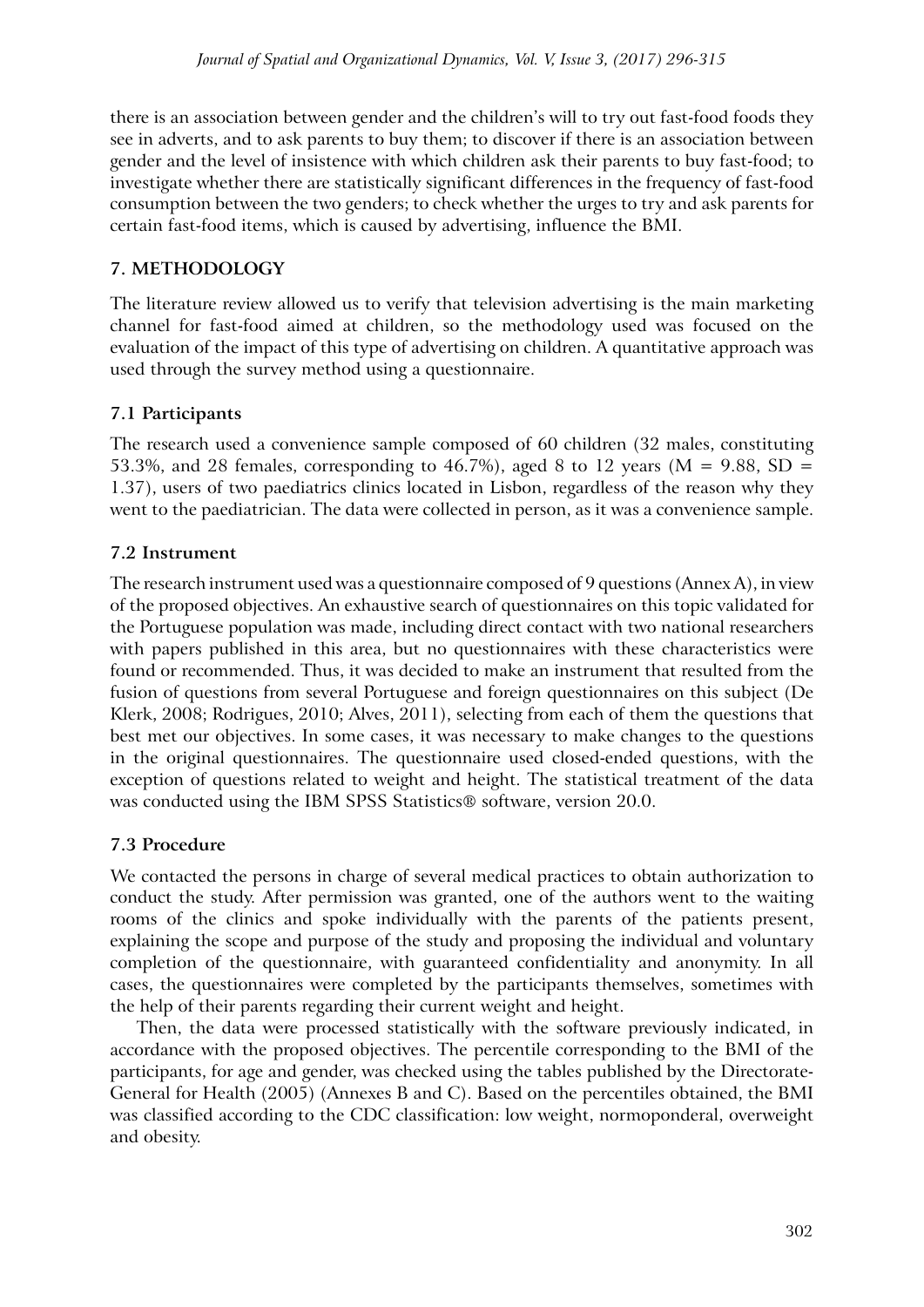### **8. Results**

When questioned about how much time they spent watching TV on weekdays and weekends/ holidays (Question 3), most respondents said they watch TV for 1 to 2 hours a day during school days ( $n = 26$ , 43.30%) and 2-3 hours a day on weekends and holidays ( $n = 28$ , 46.70%) (Table 2).

|                       | Up to $1$ hour   |        | 1-2 hours |               | 2-3 hours |        | Over 3 hours |        | Total |         |
|-----------------------|------------------|--------|-----------|---------------|-----------|--------|--------------|--------|-------|---------|
|                       | $\boldsymbol{n}$ | $\%$   | n         | $\frac{0}{0}$ | n         | $\%$   | n            | $\%$   | n     | $\%$    |
| School days           | 22               | 36.70% | 26        | 43.30%        | 9         | 15.00% |              | 5.00%  | 60    | 100.00% |
| Weekends/<br>holidays | റ                | 3.30%  | 15        | 25.00%        | 28        | 46.70% |              | 25.00% | 60    | 100.00% |

**Table 2. Distribution of responses regarding time spent watching television**

Source: Own Elaboration

Regarding the frequency of consumption of fast-food (question 4), most (68.4%,  $n =$ 41) responded not to have eaten or to have eaten 1 to 2 times in the last month. However, 31.60% (*n* = 19) of the respondents had a frequency of fast-food consumption of 3 or more times in the last month (Table 3).

**Table 3. Frequency of fast-food consumption during the last month**

| Frequency       | n  | $\frac{0}{0}$ |
|-----------------|----|---------------|
| None            | 19 | 31.7          |
| 1-2 times       | 22 | 36.7          |
| 3-5 times       | 11 | 18.3          |
| 6 times or more |    | 13.3          |
| Total           | 60 | 100.0         |

Source: Own Elaboration

Regarding question 5 – "what do you like most in fast food restaurants?"–, referring to the causes that most induce children to eat this type of food, the option answered by the largest number of respondents was "the food tastes good" with 43 answers (71.67%), followed by the options "they have nice toys" with 23 answers (38.33%) and "they are cheap" with 22 answers (36.67%). The least chosen option was "the food is healthy", answered by 16.67%  $(n = 10)$  of the respondents (Table 4).

| Characteristic       | $\boldsymbol{n}$ | $\%$  |
|----------------------|------------------|-------|
| The food tastes good | 43               | 71.67 |
| The food is fun      | 20               | 33.33 |
| They have nice toys  | 23               | 38.33 |
| They are cheap       | 22               | 36.67 |
| The service is fast  | 17               | 28.33 |
| The food is healthy  | 10               | 16.67 |

**Table 4. Preferred Characteristics in Fast-Food Restaurants**

Source: Own Elaboration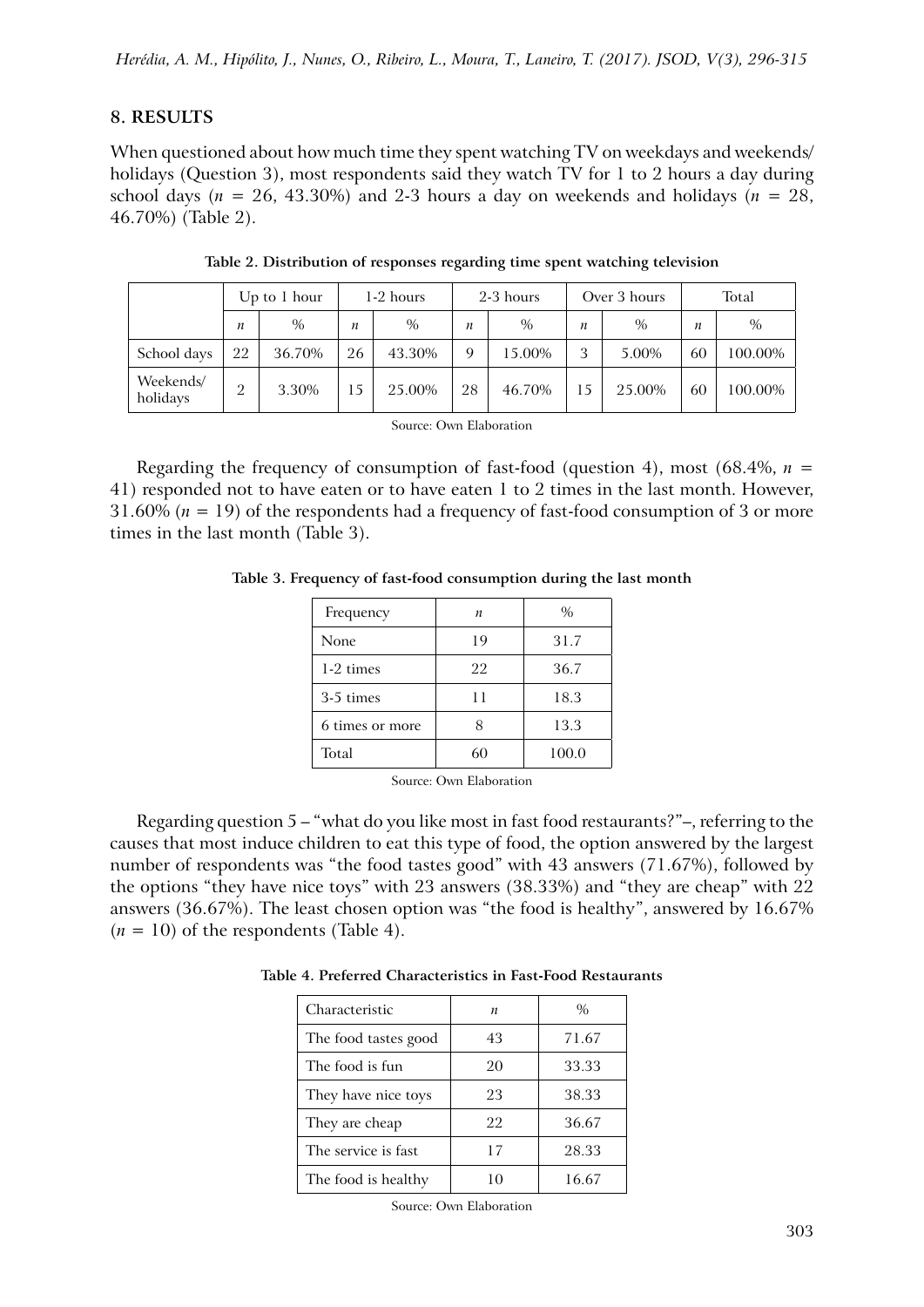When questioned about the willingness to try a certain food they have not had before, when they see it advertised on TV (question 6), 40 participants (66.70%) say yes, while the remaining 20 (33.30%) respond negatively.

When asked about asking their parents to buy a particular food they like when they see it advertised on television (question 7), most children (66.00%, *n* = 36) answered yes, with the negative response rate being  $40.00\%$  ( $n = 24$ ).

Of the 36 children who answered "yes" to this question, most (44.4%, *n* = 16) stated that they were neither too or little insistent with their parents to get the food they wanted, followed by the children who said they were very insistent  $(38.90\%, n = 14)$  (Table 5).

| Degree of insistence             | n  | $\%$  |
|----------------------------------|----|-------|
| Little insistent                 |    | 16.7  |
| Neither little or very insistent | 16 | 44.4  |
| Very insistent                   | 14 | 38.9  |
| Total                            | 36 | 100.0 |

**Table 5. Degree of insistence with parents to buy fast-food advertised on TV**

Source: Own Elaboration

The analysis of the results of our sample shows that the prevalence of overweight and obesity in the sample studied is  $35.0\%$  ( $n = 21$ ), although most (65.0%,  $n = 39$ ) children in the sample have a normal BMI for age and gender, according to the CDC criteria (Table 6).

| Classification IMC | n  | $\%$  |
|--------------------|----|-------|
| Normoponderal      | 39 | 65.0  |
| Overweight         |    | 13.3  |
| Obesity            | 13 | 21.7  |
| Total              | 60 | 100.0 |

**Table 6. Distribution of the IMC**

Source: Own Elaboration

In order to determine whether television viewing time is related to the frequency with which children consume fast-food (data from the last month) and if the BMI is related to television exposure time and frequency of fast-food consumption, Spearman's correlation coefficient was used. The analysis of these results revealed the existence of a significant positive and moderate intensity correlation between television viewing time and the frequency with which children consume fast-food during school days ( $r_s = 0.54$ ,  $p < .001$ ) and on weekends /holidays ( $r<sub>s</sub> = 0.50$ ,  $p < .001$ ), as shown on Table 7.

**Table 7. Correlation between television viewing time and fast-food consumption.**

| No. of TV viewing hours | Frequency of consumption | BMI     |
|-------------------------|--------------------------|---------|
| School days             | $0.54*$                  | $0.51*$ |
| Weekends/holidays       | $0.50*$                  | $0.55*$ |

\* Significant correlation at significance level of 0.01.

Source: Own Elaboration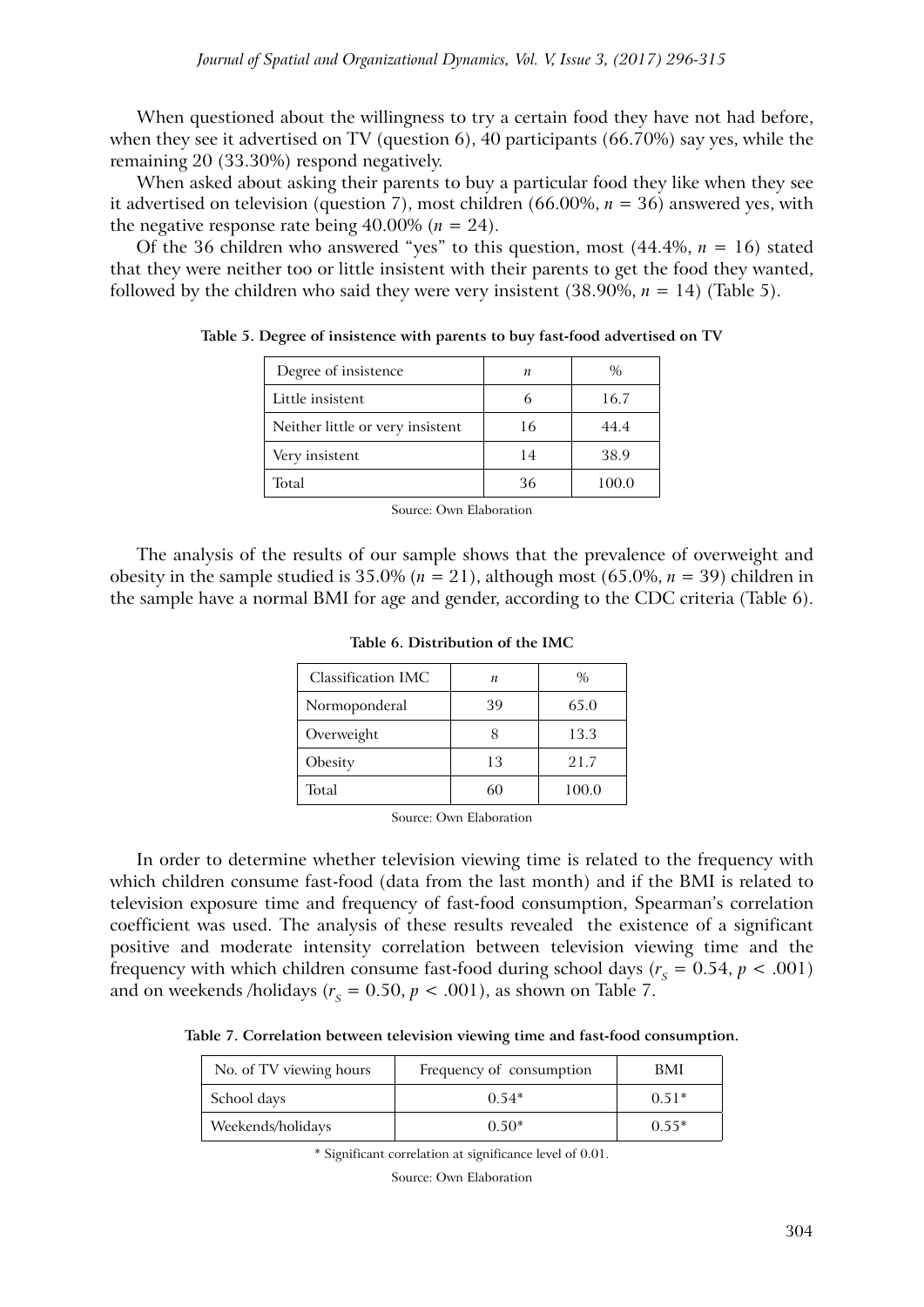It was also noted that the BMI classification is significantly related, in a positive sense and with moderate intensity, to the length of television viewing in school days

 $(r<sub>s</sub> = 0.51, p < .001)$  and on weekends/holidays  $(r<sub>s</sub> = 0.55, p < .001)$  (Table 7) and to the frequency of fast-food consumption ( $r_s = 0.57$ ,  $p < .001$ ).

From the analysis of Table 8, we found that most boys (*n* = 23, 71.88%) and girls (*n*  $= 17, 60.71\%$ ) said they wanted to try and ask their parents for the fast-food advertised on TV. We performed the Chi-square test to find out the relationship between gender and children's willingness to try fast-food products they see in television advertising (question 6), which allowed us to conclude that there is no association between these two variables  $(x_1^2 = 0.84, p = .36)$ .

|        |        | No | $\%$   | <b>Yes</b> | $\%$   | Total |
|--------|--------|----|--------|------------|--------|-------|
| Gender | Male   | 9  | 28.12  | 23         | 71.88  | 32    |
|        | Female | 11 | 39.29  | 17         | 60.71  | 28    |
| Total  |        | 20 | 100.00 | 40         | 100.00 | 60    |

**Table 8. Relationship between gender and willingness to buy unknown food**

Source: Own Elaboration

The analysis of the results in Table 9 indicates that the majority of boys (*n* = 18, 56.25%) and girls ( $n = 18$ , 64.29%) answered affirmatively about asking their parents to purchase fast-food products that they like when seeing them in television advertising (question 7).

The Chi-square test between gender and the answer to this question also allows concluding that there is no statistically significant association between these two variables ( $\chi^2_1 = 0.40$ , *p* = .53). We note that in any situation, regardless of gender, most of the answers lean to the "yes", either in terms of trying to, or in asking parents to purchase fast-food that they see in television advertising.

|        |        | Request to buy advertised product |               |     |               |       |
|--------|--------|-----------------------------------|---------------|-----|---------------|-------|
|        |        | No                                | $\frac{0}{0}$ | Yes | $\frac{0}{0}$ | Total |
|        | Male   | 14                                | 43.75         | 18  | 56.25         | 32    |
| Gender | Female | 10                                | 35.71         | 18  | 64.29         | 28    |
| Total  |        | 24                                |               | 36  |               | 60    |

**Table 9. Relationship between gender and asking parents to purchase the advertised product**

Source: Own Elaboration

In order to study whether there is an association between gender and the degree of insistence with which children ask their parents to buy fast-food products, the Chi-square test was used again. However, as the percentage of cells in the contingency table with an expected frequency of less than 5 is greater than 20%, the assumption of applicability of the test is not verified, due to the small number  $(n = 36)$  of children who answered "Yes" to question no. 7. For this reason, only the percentages were interpreted (Table 10). Thus, the data show that most boys (55.6%,  $n = 10$ ) say that they are very insistent on their parents to buy the fast food they want, while the majority of the girls  $(61.1\%, n = 11)$  affirm to be neither little nor very insistent.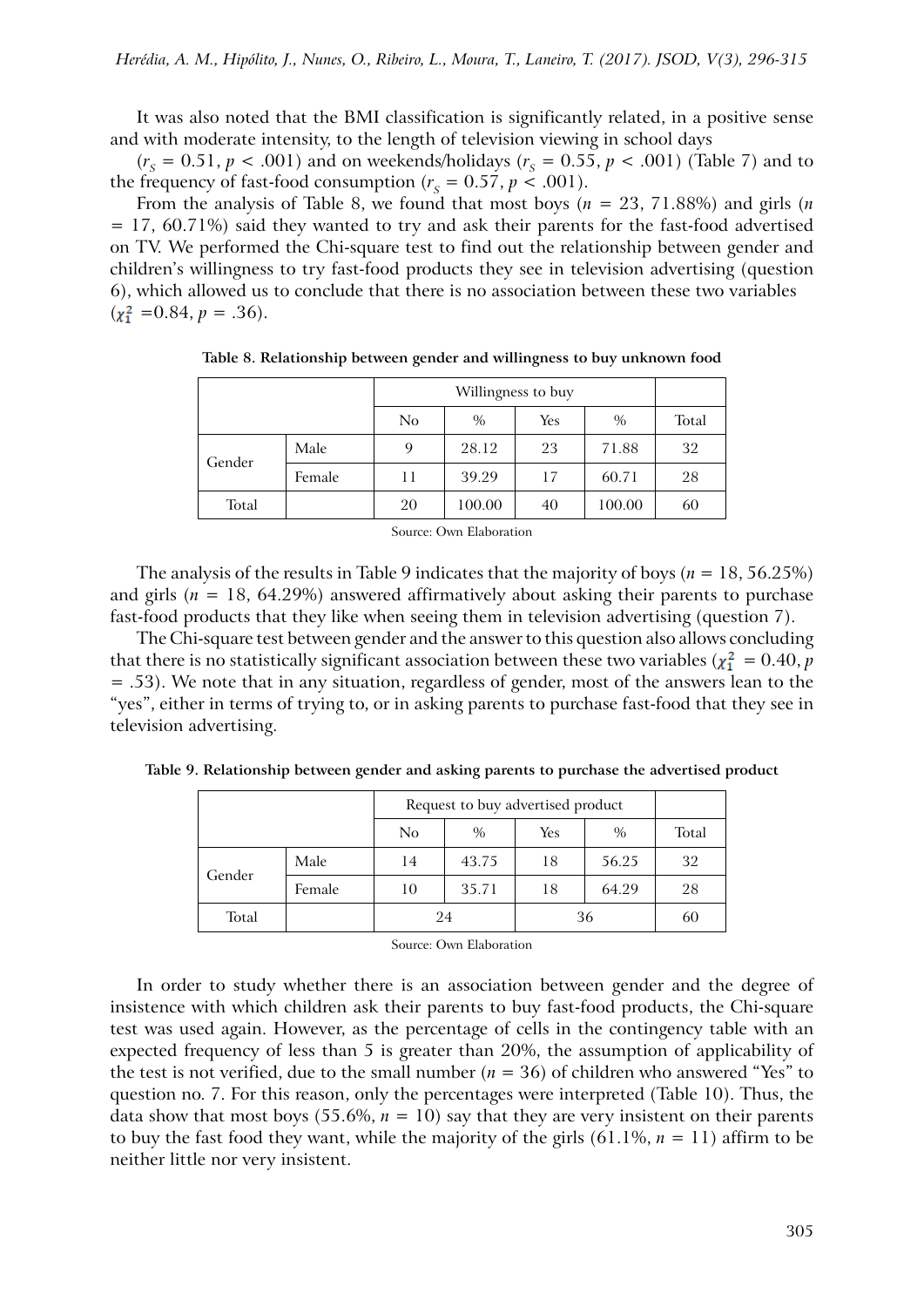|        |                  | Degree of insistence |                                      |                |       |
|--------|------------------|----------------------|--------------------------------------|----------------|-------|
| Gender |                  | Little insistent     | Neither little nor<br>very insistent | Very insistent | Total |
|        | $\boldsymbol{n}$ | 3                    | 5                                    | 10             | 18    |
| Male   | % within gender  | 16.7                 | 27.8                                 | 55.6           | 100.0 |
| Female | $\boldsymbol{n}$ | 3                    | 11                                   | $\overline{4}$ | 18    |
|        | % within gender  | 16.7                 | 61.1                                 | 22.2           | 100.0 |
| Total  | N                | 6                    | 16                                   | 14             | 36    |
|        | % within gender  | 16.7                 | 44.4                                 | 38.9           | 100.0 |

**Table 10. Relationship between gender and degree of insistence with parents**

Source: Own Elaboration

We also examined whether there are statistically significant differences in the frequency of fast-food consumption between the two genders, and whether the desire to try a particular food and the willingness to ask parents to buy a particular food caused by television advertising influence the BMI. Accordingly, we used the Mann-Whitney test, from which no statistically significant differences were detected in the frequency of fast-food consumption between genders ( $U = 143.00$ ,  $p = .534$ ), with the value for boys ( $Mdn = 19.56$ ) being slightly higher than for the girls (*Mdn* = 17.44). In both genders, the greater number of answers fell on the option 1 to 2 times in the last month.

As for children who claim to be willing, and those who be not, to experience a particular food advertised on TV, statistically significant differences of a moderate effect between the BMI classification ( $U = 294.50$ ,  $p = .050$ ,  $r = .25$ ) were identified. It was found that children who were willing to try a particular fast-food product had higher BMI values (*Mdn* = 33.14 versus *Mdn* = 25.23).

Regarding the desire to ask parents to buy a particular food they already enjoyed, after TV advertising, no statistically significant differences in BMI classification were found between children who have and those who do not have that desire  $(U = 331.50, p = .073)$ . However, it was shown that children who stated that they wanted to ask their parents to buy a particular food had higher BMI values (*Mdn* = 33.29 versus *Mdn* = 26.31).

### **9. CONCLUsion**

The health problems caused by childhood obesity require strategies to combat it. According to the WHO (Hawkes, 2007), strategies to prevent obesity in children and adolescents include the following: promoting an active lifestyle, limiting television viewing time, promoting consumption of fruits and vegetables, restricting the consumption of foods with high energy density and micronutrient deficiencies (such as fast-food), restricting the consumption of sugary soft drinks.

As mentioned earlier, the fight against fast-food consumption may also involve increased regulation of advertisements aimed at children (Termini, Roberto & Hostetter, 2011).

Research suggests that television advertising of fast-food products has an influence on children aged 8 to 12 years. According to our results, what children value most in fast-food restaurants is the good taste of food and the gifts provided, which are the most prominent elements in television advertising (Nadeau, 2011; Walter *et al.*, 2007).

Gender does not appear to be associated with significant differences in the behaviour of the children studied, as no statistically significant results were found regarding the association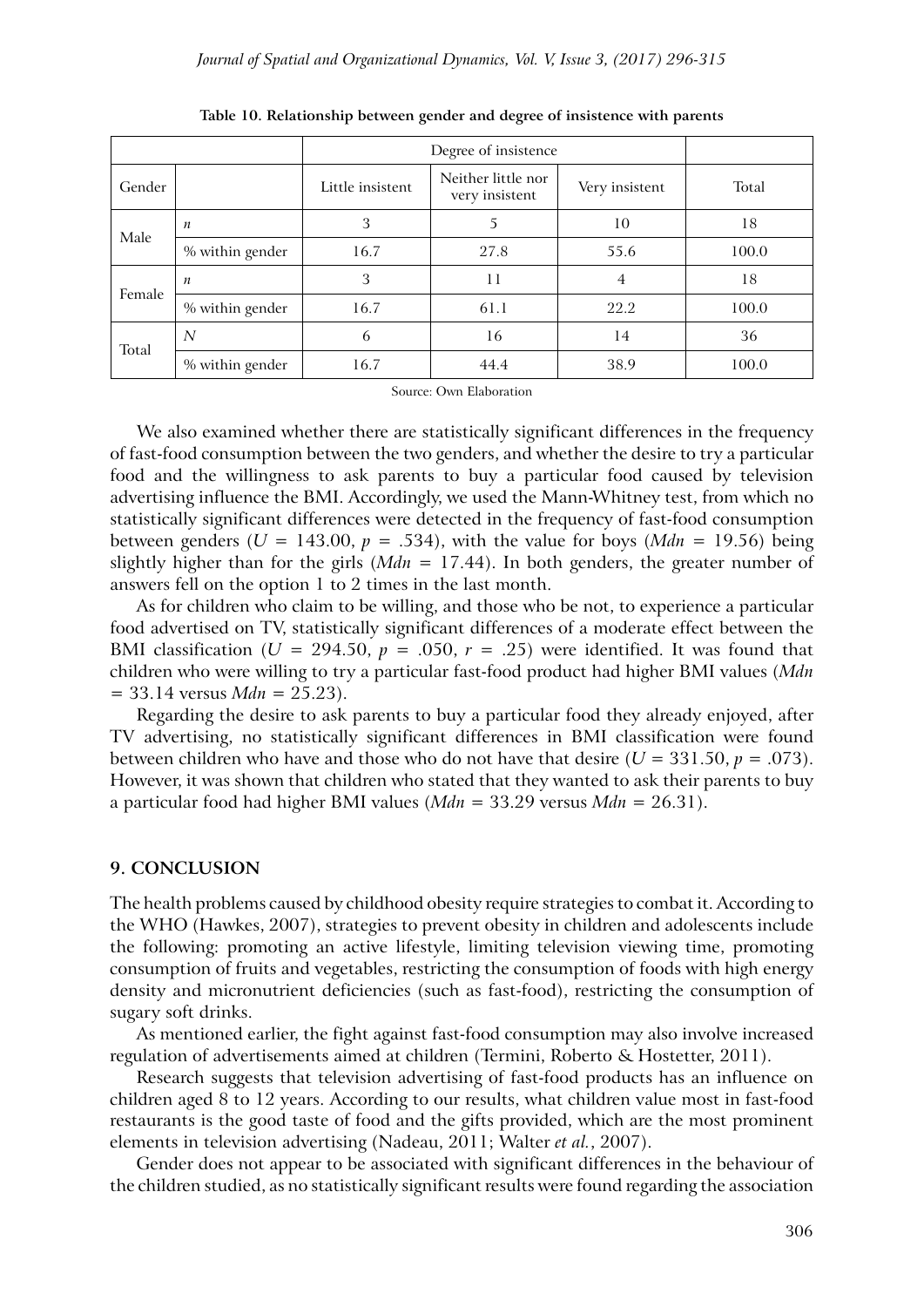between gender and children's willingness to try fast-food products they see in television advertising, nor between gender and asking parents to buy these foods. Similarly, there were also no statistically significant differences in the frequency of fast-food consumption between genders.

The distribution of answers to questions 6 and 7 seems to indicate that in this sample, television advertising has an influence on children's willingness to try out fast-food products they see advertised on television and to ask parents to buy them because the majority of respondents answered yes to these questions. These findings are consistent with what has been found by other authors (Coon & Tucker, 2002; Chamberlain, Wang & Robinson, 2006).

Regarding the distribution of answers to question no. 8, although most respondents gave an intermediate response, that is, they do not need to insist too little or too much with parents for them to buy them a food product that they see advertised on TV, one notes that children in the sample feel they need to adopt an insisting behaviour (nag factor), since more than a third of respondents (38.9%,  $n = 14$ ) report that they are very insistent. This conclusion is corroborated by other authors (e.g. McNeal, 1999).

The existence of a significant positive and moderate intensity correlation between television viewing time (question 3) and the frequency with which children consume fastfood (question 4) on school days ( $r_s = 0.54$ ,  $p < .001$ ), and on weekends/holidays ( $r_s =$ 0.50,  $p < .001$ ), seems to indicate that the longer the time children spend watching TV, the higher the number of times they consume this type of food (see Table 7).

It is also shown that the classification of the BMI is positively, moderately and significantly related to television viewing time (question 3) in school days ( $r_s = 0.51$ ,  $p < .001$ ) and during weekends/holidays ( $r_s = 0.55$ ,  $p < .001$ ) as well as the frequency of fast-food consumption  $(r<sub>s</sub> = 0.57, p < .0).$ 

These results seem to indicate that higher BMIs are related to longer television viewing time and higher frequency of fast-food consumption (question 4). These conclusions are consistent with the work of several authors (Chou, Rashad & Grossman, 2008).

The prevalence of overweight (13.3%) and obesity (21.7%) in the sample studied (see Table 6) was similar to that found in other studies conducted in Portugal (Antunes & Moreira, 2011).

We also noticed that children who show a desire to try new fast-food food products when shown on TV have higher BMI values (*Mdn* = 33.14) than the others (*Mdn* = 25.23), and this difference is statistically significant.

Therefore, it seems that the children with greater desire to consume these foods are precisely those that probably already have a less healthy diet (and therefore a higher BMI), which may indicate a cycle in which higher consumption of fast-food creates greater will to repeat the consumption. This result may signal the fact that fast-food is a potentially additive substance (Garber & Lustig, 2011).

Although this study allows us to reach the above conclusions and allows a comparison with the researched literature, the sample obtained, being of convenience and of limited size, restricts the generalization of our results. Although the characteristics of the sample allow a parametric and non-parametric statistical study, it cannot be considered sufficiently representative of the Portuguese population, so it would be interesting to do a more extensive study. In future research, one could study the influence of the children's lifestyle on overweight and television viewing time.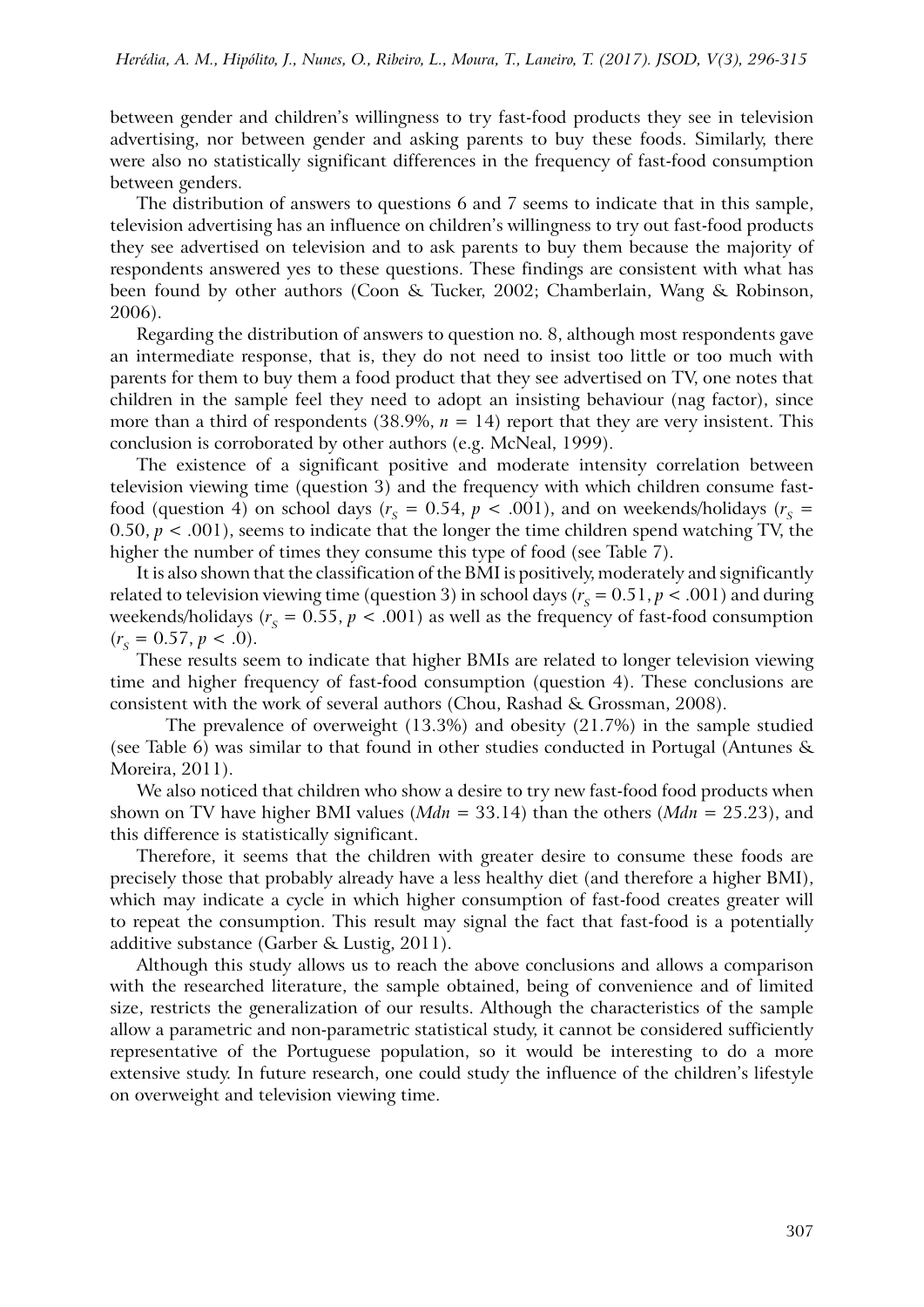### **REFERENCES**

- Alves, M. A. (2011). *Marketing Infantil: um estudo sobre a influência da publicidade televisiva nas crianças*. Dissertação de mestrado. Faculdade de Economia. Universidade de Coimbra. Retrieved from: https://estudogeral.sib.uc.pt/bitstream/10316/17955/1/ Disserta%C3%A7%C3%A3o%20de%20Mestrado\_M%C3%B3nica%20Almeida%20 Alves\_2009130843.pdf
- Anitha, P. and Bijuna, C. M. (2016). Influence of Family Structures on Pester Power and Purchase Outcomes - A Conceptual Framework. *Procedia Economics and Finance*. 37: 269 – 275. doi: 10.1016/S2212-5671(16)30124-1
- Antunes, A. and Moreira, P. (2011). Prevalência de Excesso de Peso e Obesidade em Crianças e Adolescentes Portugueses. *Acta Médica Portuguesa.* 24: 279-284.
- Bingham, D. D., Varela-Silva, M. I., Ferrão, M. M., Gama, A., Mourão, I., Nogueira, H., Marques, V. R. and Padez, C. (2013). Socio-Demographic and Behavioral Risk Factors Associated with the High. Prevalence of Overweight and Obesity in Portuguese Children. *American Journal of Human Biology*. 25: 733-742.
- Boulos, R., Vikre, E. K., Oppenheimer, S., Chang, H., Kanarek, R. B. (2012). ObesiTV: how television is influencing the obesity epidemic. *Physiology & Behavior*. 107(1): 146-53. doi: 10.1016/j.physbeh.2012.05.022. Epub 2012 Jun 4.
- Cardoso, P. J. R and Cardoso, A. (2012). Adolescents' attitudes toward internet advertising. *Revista Portuguesa de Marketing*. 14(27): 20-31.
- Carvalhal, M. M., Padez, M. C., Moreira, P. A. and Rosado, V. M. (2006). Overweight and obesity related to activities in Portuguese children, 7–9 years. *European Journal of Public Health.* 17: 42–46. doi:10.1093/eurpub/ckl093
- Cattaneo, A., Monasta, L., Stamatakis, E., Lioret, S., Castetbon, K., Frenken, F., Manios, Y., Moschonis, G., Savva, S., Zaborskis, A., Rito, A. I., Nanu, M., Vignerová, J., Caroli, M., Ludvigsson, J., Koch, F. S., Serra-Majem, L., Szponar, L., van Lenthe, F. and Brug, J. (2010). Overweight and obesity in infants and pre-school children in the European Union: a review of existing data. *Obesity Reviews*. 11: 389-398. doi: http://dx.doi.org/10.1111/ j.1467-789X.2009.00639.x
- Centers for Disease Control and Prevention (n.d.). *Body Mass Index: Considerations for Practitioners*. Retrieved from: http://www.cdc.gov/obesity/downloads/BMIforPactitioners. pdf
- Chamberlain, L., J., Wang, Y. and Robinson, T. N. (2006). Does Children's Screen Time Predict Requests for Advertised Products? *Archives of Pediatrics and Adolescent Medicine.* 160: 363-368. doi:10.1001/archpedi.160.4.363. Retrieved from: http://archpedi.jamanetwork. com/article.aspx?articleid=204827
- Chou, S., Rashad, I. and Grossman, M. (2008). Fast-Food Restaurant Advertising on Television and Its Influence on Childhood Obesity. *Journal of Law and Economics*. 51: 599- 618. doi: http://dx.doi.org/10.1086/590132
- Committee on Communications, American Academy of Pediatrics (2006). Children, adolescents, and advertising. *Pediatrics*. 118 (6): 2563-2569. doi: http://dx.doi.org/10.1542/ peds.2006-2698
- Coon K. A. and Tucker K. L. (2002). Television and children's consumption patterns. A review of the literature. *Minerva Pediatrica.* 54(5): 423-36.
- De Klerk, R. C. M. M. (2008). *Children's Preferences of Fast Food*. Dissertation submitted in partial fulfillment of the requirements for the degree of Magister Comercii. University of Johannesburg. Retrieved from: https://ujdigispace.uj.ac.za/handle/10210/3473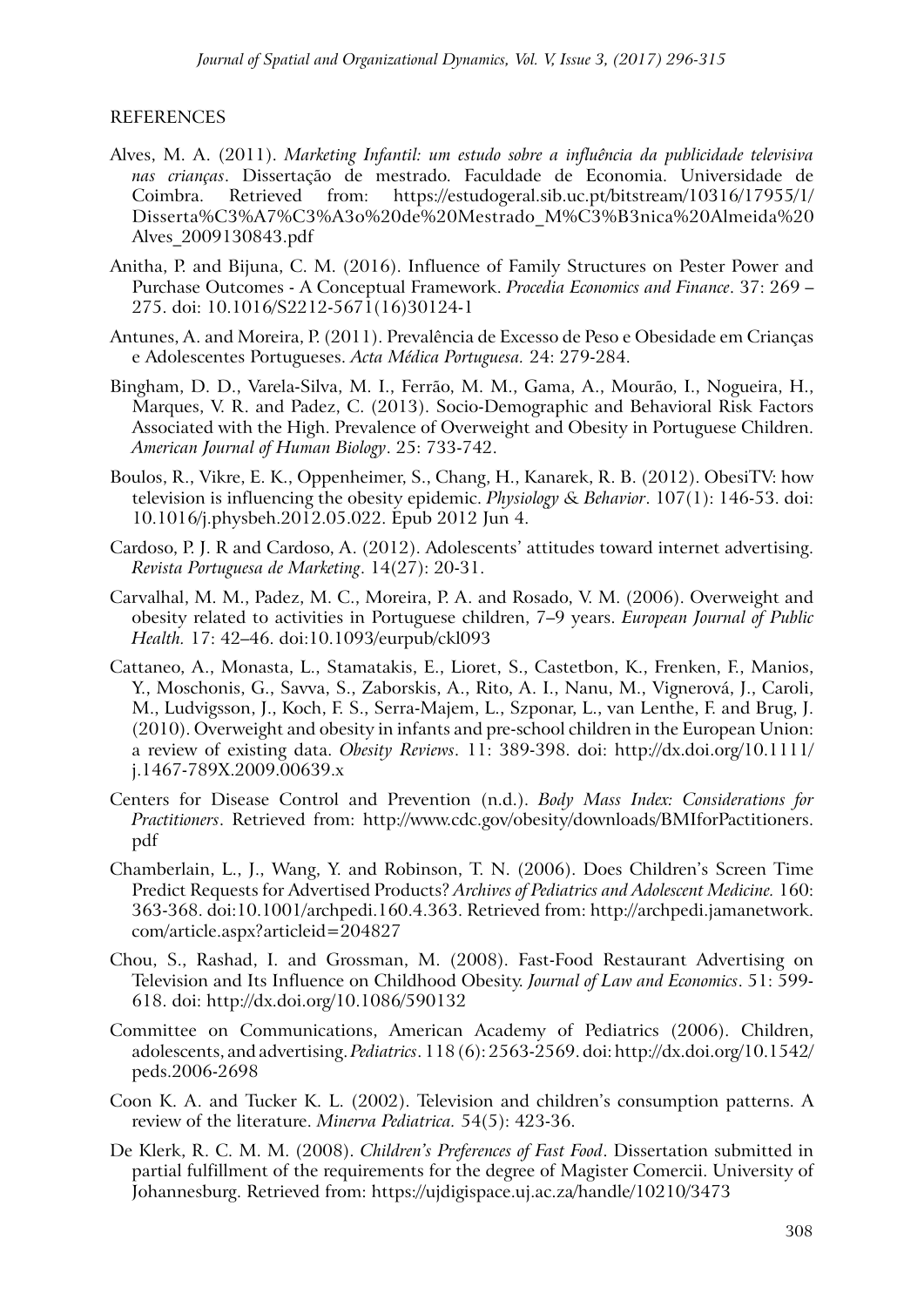- Direcção Geral da Saúde (2016). *Portugal Alimentação Saudável em números 2015* [*Portugal – Healthy Food Intake in Numbers – 2015*]. Lisbon. Portugal. DGS.
- Diário da República Government's Official Gazette (1990). Decree-Law no. 330/90. *D.R. I Série*, 245: 4353-4357.
- Direcção Geral da Saúde (2005)/ Directorate-General for Health. *Saúde Infantil e Juvenil: Programa-Tipo de Actuação*. Lisbon. Direcção Geral da Saúde.
- Entidade Reguladora para a Comunicação Social/Regulatory Entity for Social Communication. (2009). *A Televisão e as Crianças. Um ano de programação na RTP 1, RTP2, SIC e TVI*. Lisbon. Entidade Reguladora para a Comunicação Social.
- European Union (2010). *Digital Agenda: survey of children's Internet use; competition for high quality online content*. Brussels. Europa Press Releases. Retrieved from: http://europa.eu/ rapid/press-release\_IP-10-1368\_en.htm
- Evans, W. D. (2008). Social Marketing Campaigns and Children's Media Use. *The Future of Children*. 18(1): 181-203. doi: http://dx.doi.org/10.1353/foc.0.0009
- Frontini, R., Gouveia, M. J., Moreira, H. and Canavarro, M. C. (2016). Adaptação Psicossocial na Obesidade Pediátrica: Um Estudo com Pais, Crianças e Adolescentes. *Psychology, Community & Health*. 5(5): 85-101. doi: 10.5964/pch.v5i2.182
- Fulkerson, J. A., Farbakhsh, K., Lytle, L., Hearst, M. O., Dengel, D. R., Pasch, K. E. and Kubik, M. Y. (2011). Away-from-home family dinner sources and associations with weight status, body composition and related biomarkers of chronic disease among adolescents and their parents. *Journal of the American Dietetic Association.* 111(12): 1892–1897. doi: http://dx.doi.org/10.1016/j.jada.2011.09.035
- Gallo, A. E. (1999). Food Advertising in the United States. In: U.S. Department of Agriculture, Economic Research Service, Food and Rural Economics Division. *America's Eating Habits: Changes and Consequences. Agriculture Information Bulletin.* 750: 173-180. Washington, DC: USDA/Economic Research Service.
- Garber, A. K. and Lustig, R. H. (2011). Is fast food addictive? Current Drug Abuse Review. 4(3): 146-62. doi: http://dx.doi.org/10.2174/1874473711104030146
- Hawkes, C. (2004). *Marketing Food to Children: the Global Regulatory Environment*. Geneva. Publications of the World Health Organization.
- Hawkes, C. (2007). *Marketing Food to Children: the Global Regulatory Environment*. Geneva. Publications of the World Health Organization.
- Iglesias, F., Caldas, L. S. and Lemos, S. M. S. (2013). Advertising to children: an analysis of persuasive tactics on a free channel. *Psicologia & Sociedade*. 25(1): 134-141. https://dx.doi. org/10.1590/S0102-71822013000100015
- Klepp, K.-I., Wind, M., Bourdeaudhuij, I., Rodrigo, C. P., Due, P., Bjelland, M. and Brug, J. (2007). Television viewing and exposure to food-related commercials among European school children, associations with fruit and vegetable intake: a cross sectional study. *International Journal of Behavioral Nutrition and Physical Activity.* 4(1): 46. doi:10.1186/1479- 5868-4-46
- Livingstone, S. and Helsper, E. (2004). *Advertising foods to children: understanding promotion in the context of children's daily lives*. London. London School of Economics and Political Science. Retrieved from: http://eprints.lse.ac.uk/21757/2/Advertising foods to children. pdf
- McNeal, J. (1999). *The Kids Market: Myth and Realities*. Ithaca. New York. Paramount Market Publishing.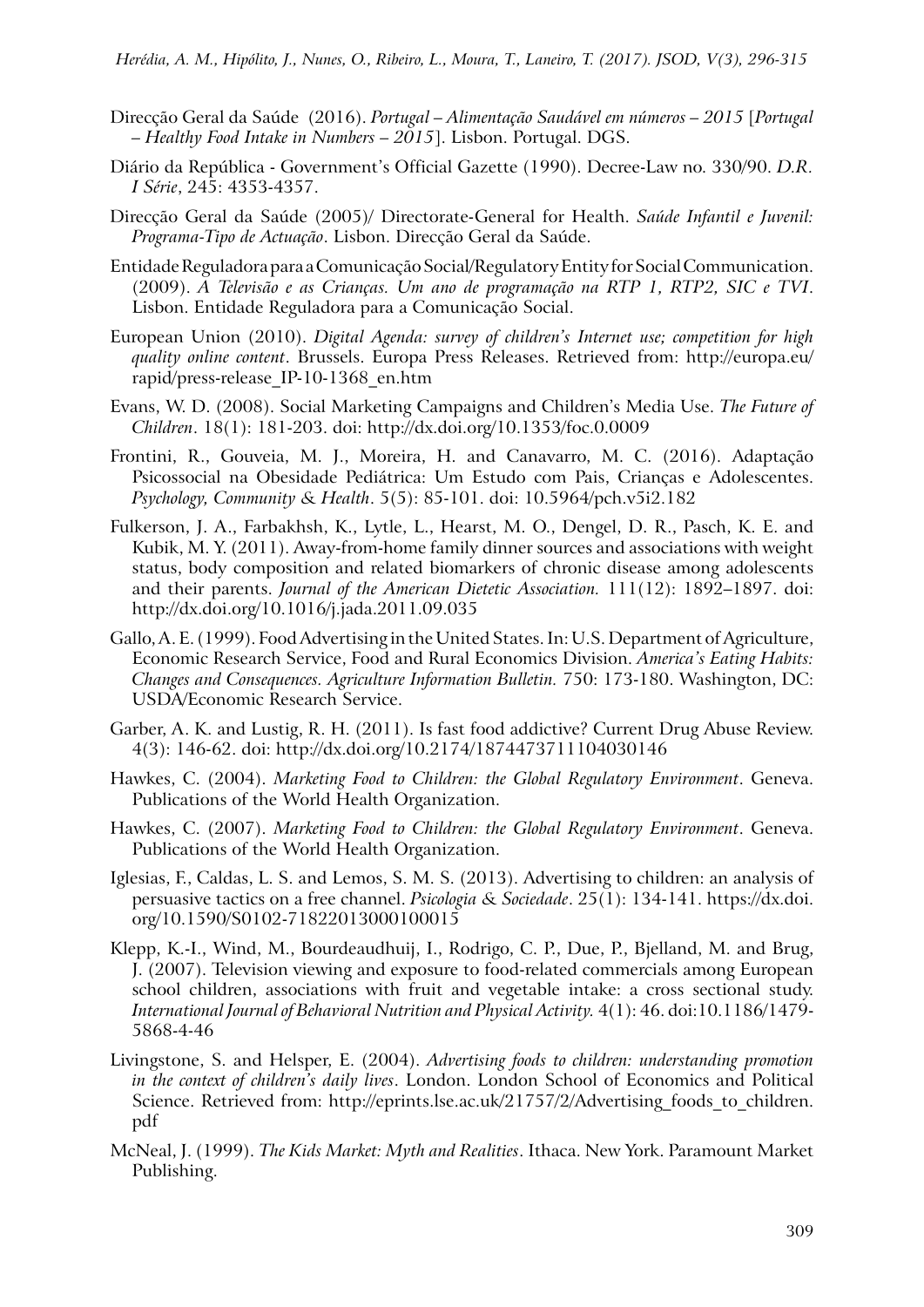- Montgomery, K. C. (2001). Digital kids: the new online children's consumer culture. In: D. G. Singer and J. L. Singer (eds.). *Handbook of Children and the Media.* 635-650. Thousand Oaks, CA. Sage Publications.
- Moore, E. S., Wilkie, W. L. and Lutz, R. J. (2002). Passing the torch: Intergenerational influences as a source of brand equity. *Journal of Marketing.* 66(2): 17–37. doi: http:// dx.doi.org/10.1509/jmkg.66.2.17.18480
- Muda, W. A. M. W. (2007). Globalization of Fatness: Cultural, Social, and Economic Perception of Obesity in Southeast Asia. In: API Fellows (coord.), *Reflections on the Human Condition: Change, Conflict and Modernity. The Work of the 2004/2005 API Fellows.* 161-176. Bangkok: Nippon Foundation.
- Nadeau, M. E. (2011). *Review of Effects, Strategies, and Tactics. Food Advertising Directed at Children. Report Prepared for the Quebec Coalition on Weight-Related Problems*. Retrieved from: http://www.childhoodobesityfoundation.ca/files/files/AMorel food advertising directed at\_children.pdf
- Malveiro, J. A. and Jesus, S. N. (2015). The quality of life perception: A comparative study of institutionalized elderly. OMNIA Revista Interdisciplinar de Ciências e Artes. 3: 67- 86. Faro. Portugal. Grupo de Estudos Interdisciplinares.
- Paiva, M. S., Souza, K. C. A. and Mendes, M. G. C. (2014). O mundo imaginário da publicidade infantil. *Comunicação, Mídia e Consumo.* 11(32): 73.
- Pereira, S. (2011). *A relação das crianças e dos jovens com a televisão e a internet.* Cadernos BAD 1/2. Retrieved from: http://www.bad.pt/publicacoes/index.php/cadernos/article/ viewFile/736/735
- Pérez, R. A. (2012). El estado del arte en la Comunicación Estratégica [the state of the art in strategic communication]. *Spatial and Organizational Dynamics, Discussion Papers.* 10 (Marketing). University of Algarve, Portugal. CIEO – Research Centre for Spatial and Organizational Dynamics.
- Poti, J. M. and Popkin, B. M. (2011). Trends in energy intake among US children by eating location and food source, 1977-2006. *Journal of the American Dietetic Association.* 111(8): 1156–1164. doi: http://dx.doi.org/10.1016/j.jada.2011.05.007
- Rodrigues, A. S., Carmo, I., Breda, J. and Rito, A. I. (2011). Associação entre o marketing de produtos alimentares de elevada densidade energética e a obesidade infantil. *Revista Portuguesa de Saúde Pública.* 29(2): 180-187. doi: http://dx.doi.org/10.1016/S0870- 9025(11)70022-0
- Rodrigues, W. S. (2010). Consumo e Infância: *A Percepção dos Pais com Relação à Presença do* Nag Factor *nas Demandas de Consumo dos Filhos*. Monografia para habilitação em Publicidade e Propaganda. Centro Universitário de Brasília. Retrieved from: http://repositorio.uniceub. br/bitstream/123456789/3113/1/20564664.pdf
- Sánchez-Villegas, A., Toledo, E., de Irala, J., Ruiz-Canela, M., Pla-Vidal, J. and Martínez-González, M. A. (2012). Fast-food and commercial baked goods consumption and the risk of depression. *Public Health Nutrition.* 15(3): 424-32. doi: 10.1017/S1368980011001856.
- Swinburn, B., Sacks, G., Lobstein, T., Rigby, N., Baur, L. A., Brownell, K. G., Gill, T., Seidell, J. and Kumanyika, S. (2008). The 'Sydney Principles' for reducing the commercial promotion of foods and beverages to children. *Public Health Nutrition.* 11: 881–886. doi:10.1017/S136898000800284X
- Termini, R. B., Roberto, T. A. and Hostetter, S. G. (2011). Food Advertising and Childhood Obesity: A Call to Action for Proactive Solutions. *Minnesota Journal of Law, Science & Technology.* 12(2): 619-651.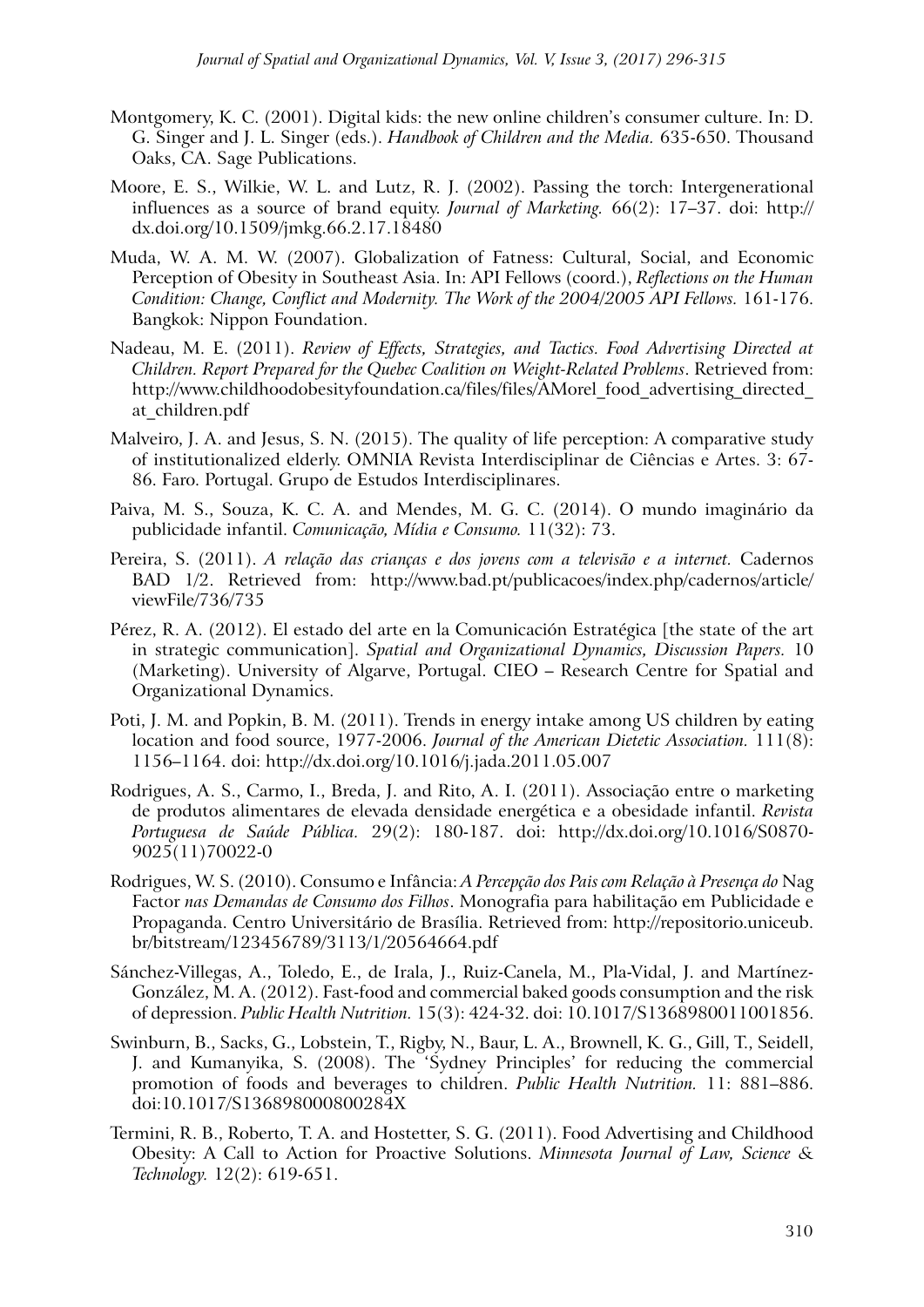- Union des consommateurs (2006). *The Marketing of Junk Food to Children*. Montreal. Canada. Union des consommateurs. Retrieved from: http://uniondesconsommateurs.ca/docu/agro/ MarkJunkFoodChildren.pdf
- Valente, H., Padez, C., Mourão, I., Rosado, V., Moreira, P. (2010). Prevalência de inadequação nutricional em crianças Portuguesas [Prevalence of nutritional inadequacy in Portuguese children]. *Acta Médica Portuguesa*. 23: 365-370.
- Walter, G., Schwartz, N., Angelini, J. R. and Rideout, V. (2007). *Food for Thought. Television Food Advertising to Children in the United States. A Kaiser Family Foundation Report*. Retrieved from: http://www.kff.org/entmedia/upload/7618.pdf
- World Health Organization (2003). *Diet, Nutrition and the Prevention of Chronic Diseases*. Geneva. WHO technical report series.
- World Health Organization (2007). *The challenge of obesity in the WHO European Region and the strategies for response*. Copenhagen, Denmark. WHO Regional Office for Europe.
- World Health Organization (2013a). *Lax marketing regulations contribute to obesity crisis in children*. Retrieved from: http://www.euro.who.int/en/media-centre/sections/pressreleases/2013/06/lax-marketing-regulations-contribute-to-obesity-crisis-in-children
- World Health Organization (2013b). *Marketing of foods high in fat, salt and sugar to children: update 2012–2013*. Copenhagen, Denmark. WHO Regional Office for Europe.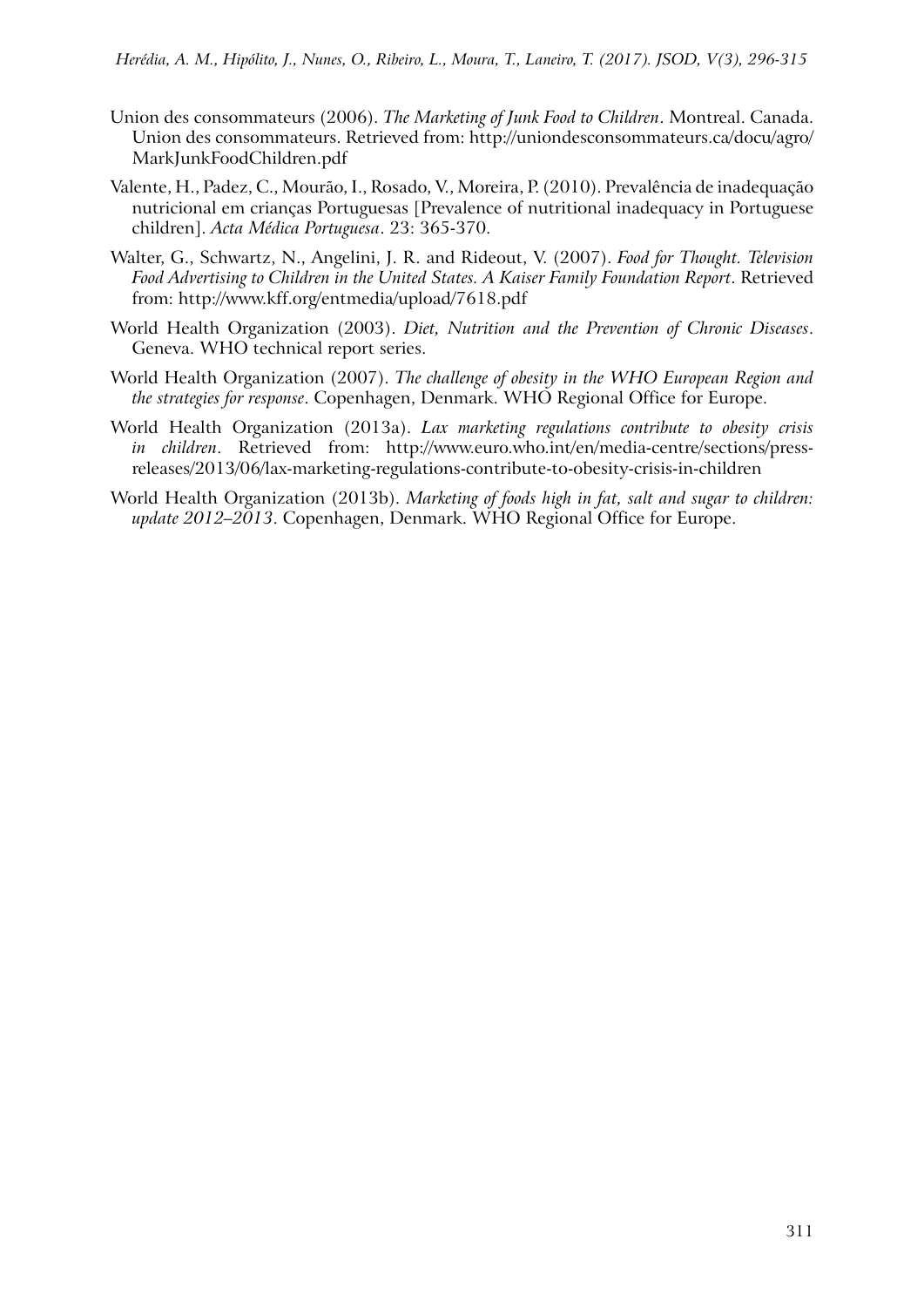### **Annex A**

### **Questionnaire**

This questionnaire is intended for a research work as part of the Organizational Psychology of Health and Economic Psychology course units of Universidade Autónoma de Lisboa The questionnaire is anonymous and all your answers will be confidential.

If you are between 8 and 12 years of age, complete this questionnaire with an X where you will find a □. Your answers are very important. There are no right or wrong answers.

1 – How old are you? \_\_\_\_\_ years old.

2 – What is your gender?

□ Male

 $\Box$  Female

|              | 3 – How many hours a day do you watch television? |  |                                                       |
|--------------|---------------------------------------------------|--|-------------------------------------------------------|
|              |                                                   |  | Up to 1 hour $1 - 2$ hours $2 - 3$ hours Over 3 hours |
| School days  |                                                   |  |                                                       |
| Weekends     |                                                   |  |                                                       |
| and holidays |                                                   |  |                                                       |

4 – Last month, how many times did you eat at a fast-food restaurant? (For example, Mc-Donald's or Pizza Hut, Burger King, KFC).

 $\Box$  None

 $\Box$  1 – 2 times

 $\Box$  3 – 5 times

 $\Box$  6 or more times

5 – What do you love the most at fast food restaurants? (You can choose more than one option).

□ Food tastes good

 $\square$  Food is fun

□ They have nice toys

□ They are cheap

 $\Box$  The service is fast

 $\Box$  The food is fast

6 – When you see an advertisement on television that you like about a fast-food product you do not know about, do you feel like buying it and trying it?  $\neg$  Yes

 $\Box$  No

7 – When you see an advertisement that you like on television about food (for example, chocolates, sweets, biscuits, chips, sodas, hamburgers or pizzas), do you usually ask your parents to buy the product that was advertised?

□ Yes

 $\Box$  No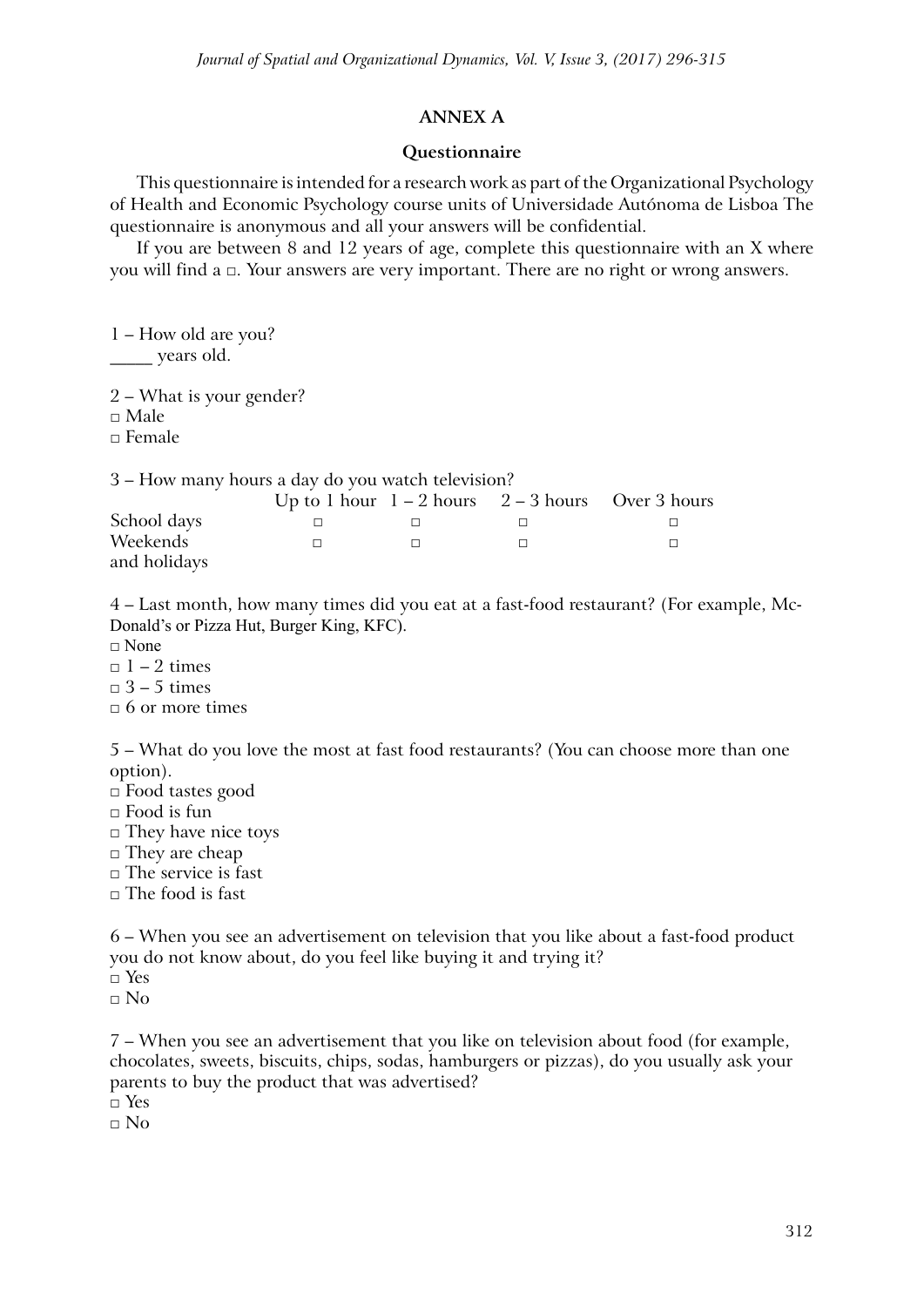8 – If you answered "Yes" in the previous question, to get your parents to buy the food you want, what is your level of insistence on these occasions?

- □ Little insistent
- □ Neither too much nor too little insistent
- □ Very insistent

9 – How tall are you and what is your weight? (Example: 125 corresponds to 1 meter and 25 centimetres - If you do not know, you can ask your parents).

\_\_\_\_\_\_\_ Centimetres.

 $\frac{1}{\sqrt{2\pi}}$  Kg.

Thank you very much for your participation!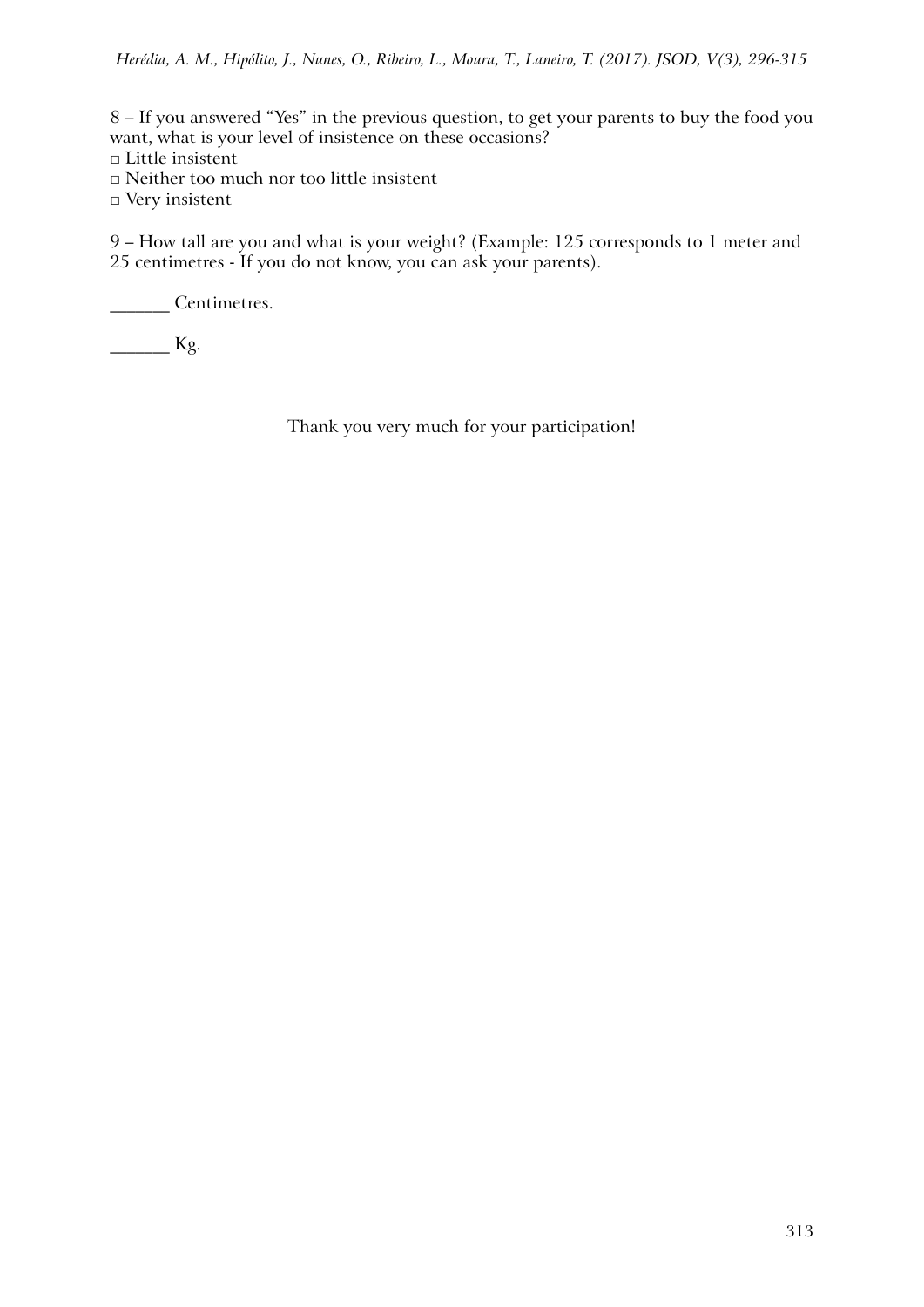# **Annex B**

# **BMI Percentile Table for the Female Gender**

(Retrieved from Direcção-Geral da Saúde/ Directorate-General for Health, 2005)

# **RAPARIGAS**

índice de massa corporal 2-20 anos